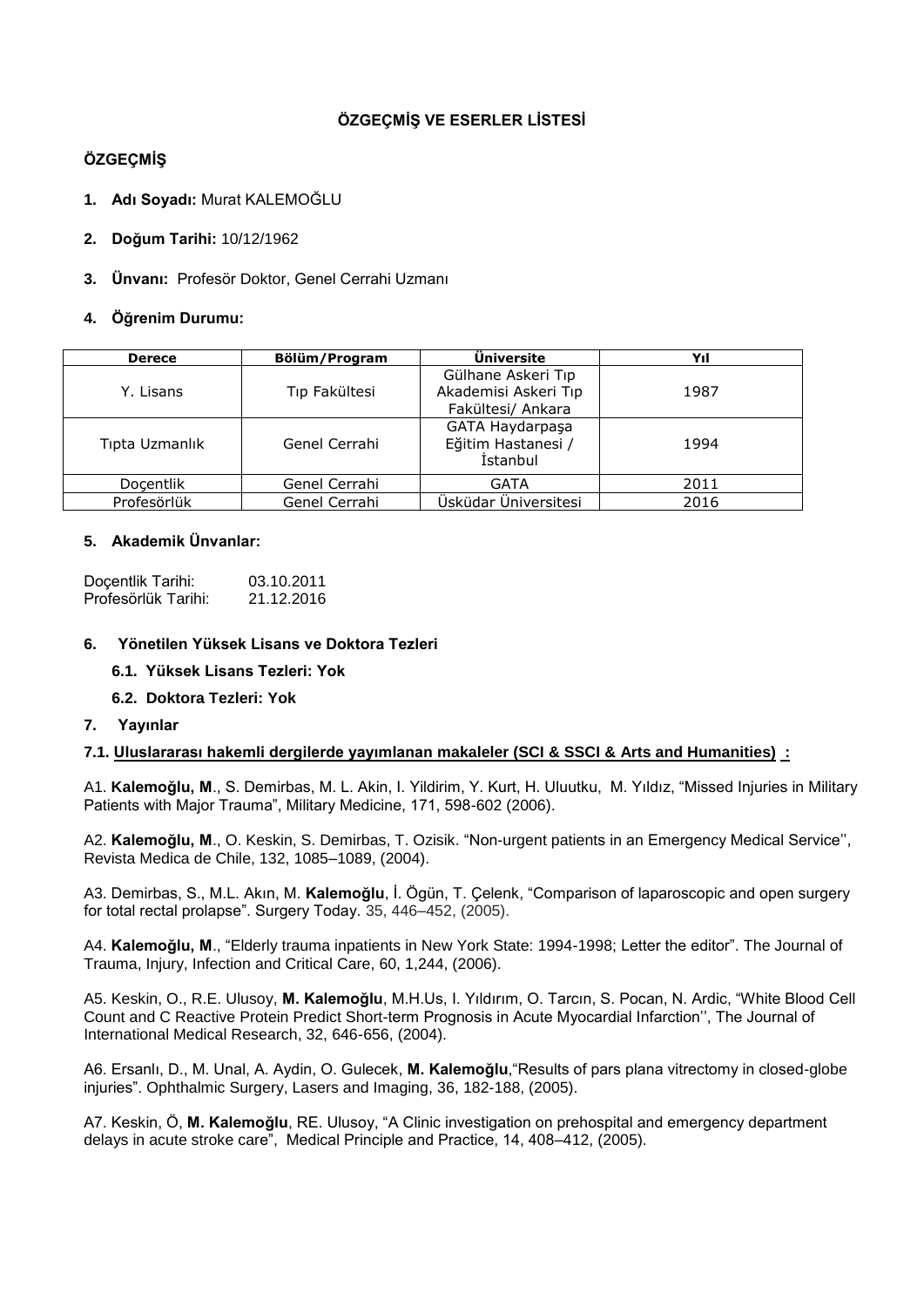A8. **Kalemoğlu, M**., S. Demirbas, H. Baloglu, Y. Kurt, "Breast Schwannoma; Case report" The Breast Journal, 12; 2,184–185, (2006)**.**

A. 9. Eryılmaz M, M Durusu, Ö Menteş, T Özer, S Kılıç, G Ersoy, Ö Altınel, **M Kalemoğlu,** N Törer "Comparison of Trauma Scores for Adults Who Fell From Height as Survival Predictivity" Turk J Med Sci 39(2): 247-252.(2009) **(SCI-Expanded)**

A10. **Kalemoğlu M**.,O.Keskin,"Hemoptysis and Breath-Hold Driver"Military Medicine,171, 606-607,(2006**)**

*A 11. Kalemoğlu, M. "*The deontological, judicial and criminal responsibility of the medical doctors". Nobel Med 2017; 13(2): 5-11

#### **7.2. Uluslararası diğer hakemli dergilerde yayımlanan makaleler**

A12. **Kalemoğlu, M.**, O.Keskin, D.Ersanli, "Analysis of an Emergency Department Experience'', The Internet Journal of Rescue and Disaster Medicine, 4, (2005).

A13. **Kalemoğlu M**., O. Keskin, "Naproxen Sodium - induced toxic epidermal necrolysis; a case report and review of the literature" EUROPEAN SURGERY • Acta Chirurgica Austriaca. 37,6, 343-347, (2005).

A14. **Kalemoğlu M**., O. Keskin, "Burnout syndrome at the emergency service" Scand J Trauma Resusc Emerg Med, 14**,** 1, 37-40, (2006).

A15. **Kalemoğlu, M**., İ.Yıldırım, O. Keskin, M.Eryılmaz, D. Erşanlı, "The Gunshot Injuries in Emergency Surgery" *Balkan Military Medical Review*, 9,2,56-58, (2006)

A16. **Kalemoğlu M**., O. Oncul, O. Keskin, "The Evaluation Of Traumatize Open Wound Culture Results" Scand J Trauma Resusc Emerg Med, 14**,** 2, 78-81, (2006).

A17. Keskin, O., E. M. Atasoyu, **M. Kalemoğlu**, S. Unver, Y. Kucukardali, S. Nalbant, T. R. Evrenkaya, "Dissection of the Thoracic Aorta in a Patient with Autosomal Dominant Polycystic Kidney Disease'', Hong Kong Journal of Nephrology , 6, 60-61, (2004).

A18. Eryilmaz M, Yiğitler C, Durusu M, Balkan A, **Kalemoglu M**" If I get trapped under debris after an earthquake, what should I do while waiting for help?" *Balkan Military Medical Review*, 11,2,61-67, (2008)

A19. **Kalemoğlu, M**., "The Medical Management Of Bomb-Blast Scenes In The Emergency Department" The Internet Journal of Rescue and Disaster Medicine, Volume 6, Number 1, (2007).

A.20**. Kalemoglu M.,** E. Kalemoğlu." Brushing Method In The Surgical Treatment Of Pilonidal Sinus", Surg Chron; 21(2): 72-76, ( 2016).

A.21. **M Kalemoglu**. "Emergency Department Management In Bombing And Blast Incidents." The Internet Journal of Rescue and Disaster Medicine. Volume 5 Number 1, (2004)

A22. **Kalemoğlu, M**., S. Demirbas, M. Yildiz, "Increasing Elderly Population Admitting To Trauma Centre" Scand J Trauma Resusc Emerg Med, 13**,** 4, 225-228, (2005).

#### **7.3. Uluslararası bilimsel toplantılarda sunulan ve bildiri kitabında (Proceedings) basılan bildiriler :**

B1. **Kalemoğlu, M**., O. Keskin, "The Data Classification of Haydarpasa Military Teaching Hospital'', 1st MECEM (1. Ortadoğu Çok Uluslu Acil Tıp Konferansı), İstanbul, Vol.1,128, p50,128, Acil Tıp Dergisi, 2001.

B2. Keskin, O., **M. Kalemoğlu**, C. Top, Y. Cingozbay, "Hypoglycemia and Emergency Department'', 7th Congress of Balkan Military Medical Committee, Athens, Greece, 105, 135, 2002.,

B3. **Kalemoğlu, M**., O. Keskin, "Investigation of Burnout Syndrome At The Emergency Service Personal In Haydarpasa Military Hospital'', 6th Congress of Balkan Military Medical Committee, Polovdiv, P:184, Bulgaria, 2001.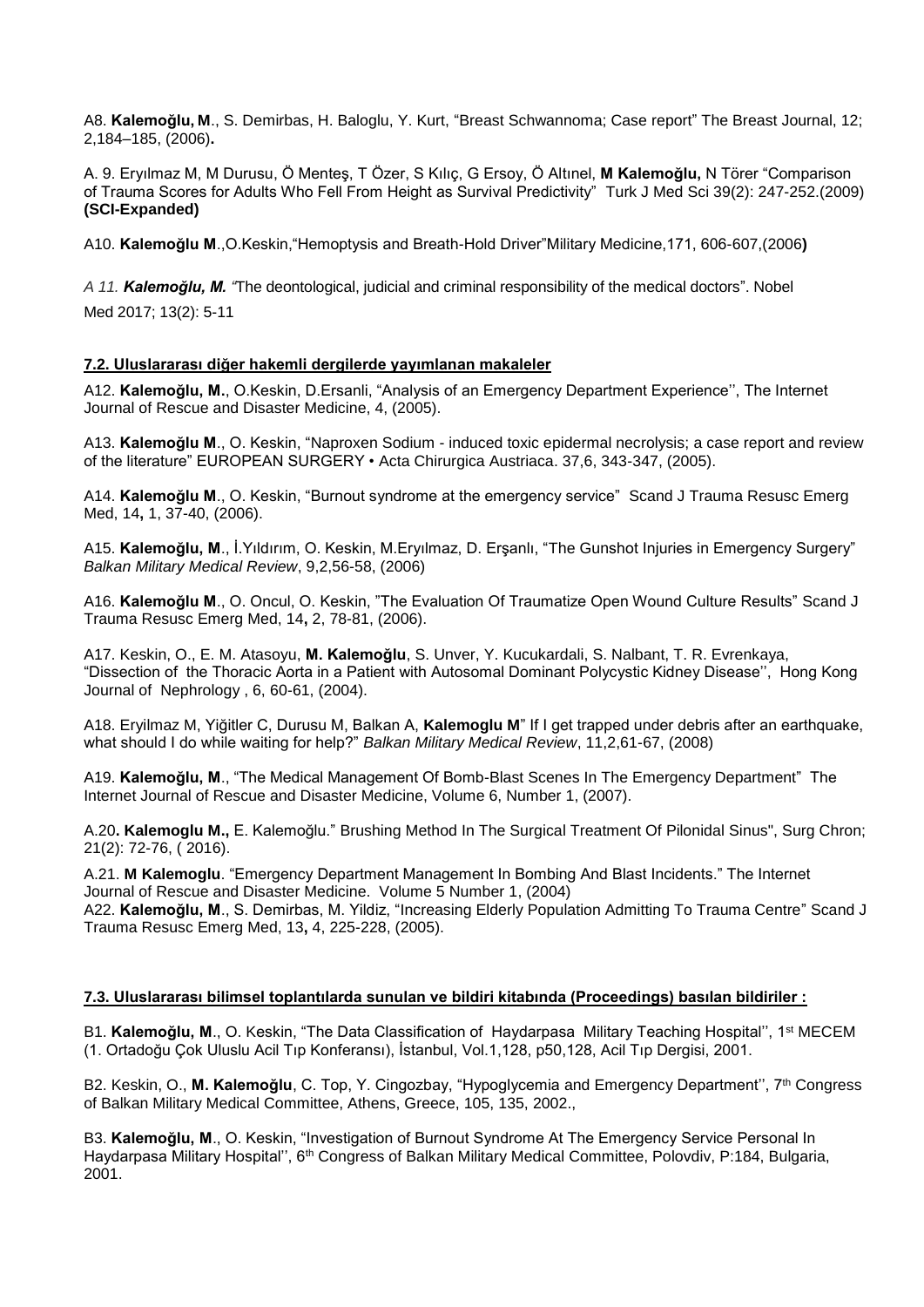B4. Keskin, O., **M. Kalemoğlu**, "Earthquake and Emergency Services'', 6th Congress of Balkan Military Medical Committee, Polovdiv, P:232, Bulgaria, 2001.

B5. Keskin, O., **M. Kalemoğlu**, Y. Kucukardali, M. Guney, A. Gungor. "Myastenia Gravis Presenting as Stridor After Aspiration'', The 1st World Congress of Emergency and Military Contingency Medicine, Antalya, 114, 2002.

B6. Keskin, O., M**. Kalemoğlu**, Y. Kucukardali, O. Tarcin, A. Gunay,'' Myocardial Infarction Who Admitted Emergency Department With Atypical Presentations", The 1<sup>st</sup> World Congress of Emergency and Military Contingency Medicine, Antalya,115, 2002.

B7. Keskin, O., **M. Kalemoğlu**, S. Unver, O. Tarcin, A. Gunay, "The Role of Ketanserin, A Serotonin Receptor Blocker, in the Treatment of Ischemic Acute Renal Failure'', The 1st World Congress of Emergency and Military Contingency Medicine, Antalya, 124, 2002.

B8. Keskin, O., **M. Kalemoğlu**, Y. Kucukardali, S. Unver, O.Tarcin, A. Gunay, "Hypertensive Emergency'', The 1<sup>st</sup> World Congress of Emergency and Military Contingency Medicine, Antalya, 133, 2002.

B9 **Kalemoğlu, M**., O. Keskin, D. Ersanli, "Analysis of 632 Traumatizes Patients, in the 1999 Marmara Earthquake'', 6 th European Congress of Trauma and Emergency Surgery, Publication of the Proceedings,141- 144, Rotterdam, 2004. (ISI Thomson Proceeding)

B10. **Kalemoğlu, M**., S. Demirbas , B. Baykal, M. Eryilmaz, D. Ersanli C. Kayahan, "Analysis Of Work Place Injuries At GATA Haydarpasa Military Teaching Hospital Emergency Services". 6<sup>th</sup> European Congress of Trauma and Emergency Surgery, Rotterdam, 145-148, 2004. (ISI Thomson Proceeding)

B11. Kalemoğlu, M., O. Keskin, S. Demirbas, L. Akin, "Digital Rectal Examination In Trauma", 5<sup>th</sup> European Congress of Trauma and Emergency Surgery, (Ulusal Travma Dergisi), 8,277, Istanbul, 2002.

B12. **Kalemoğlu, M**., O. Keskin, S. Demirbas, L. Akin, I. Akmaz. "Undetected Injurıes in Multiple Trauma Patients", 5<sup>th</sup> European Congress of Trauma and Emergency Surgery, (Ulusal Trayma Dergisi), 8,323, Istanbul, (2002).

B13. **Kalemoğlu, M**., O. Keskin, S. Demirbas, L. Akin, I. Akmaz, "Increasing Elder Population Admitting To Trauma Center", 5th European Congress of Trauma and Emergency Surgery,(Ulusal Travma Dergisi), 8,184, Istanbul, (2002).

B14. Demirbaş, S., M. Yildiz., **M. Kalemoğlu**, H. Uluutku, M.L. Akin, **"**The Experience On Civilian Ano-Rectal Traumatic Lesions In Last Five Years". 5<sup>th</sup> European Congress of Trauma And Emergency Surgery, (Ulusal Travma Dergisi), 8,277, Istanbul, 2002.

B15. **Kalemoğlu, M**., O. Keskin, "The Factors Effected Morbidity and Mortality in Colorectal Operations Performed for Mechanical Bowel Obstructions'', 1st MECEM (1. Ortadoğu Çok Uluslu Acil Tıp Konferansı), Vol.1, 128, p51,128,Acil Tıp Dergisi, Istanbul 2001.

B16. **Kalemoğlu, M**., O. Öncul, "Wound culture results of traumatize patients and which is the best treatment principles". 9th European Congress of Trauma and Emergency Surgery, ESTES, Budapeşte, Macaristan, 2008.

B17. Demirbaş, S., M.Yıldız, H. Uluutku, **M. Kalemoğlu**, Y. Kurt, C. Erenoğlu, Y.Aydın, M.L. Akın, "Ano-Rectal Gunshot Injuries by Low Velocity Bullets In Civilian Practice"., 8<sup>th</sup> Congress of Balkan Military Medical Committee, p52,183,Romania. 2003

B18. **Kalemoğlu, M**., S. Demirbas, I. Yildirim, Y. Kurt, M. Eryilmaz, M. Yildiz,"Comparing the Brushing Method in the Surgical Treatment of Pilonidal Sinus", 15<sup>th</sup> World Congress of the International Association of Surgeons and Gastroenterologists (and Oncologists), T-17, P-35, Prague, Czech Republic, 2005

B19. **Kalemoğlu, M**., S. Demirbas, İ. Sücüllü, C. Erenoglu, S. Yildirim, Y. Kurt, "Role of the C Erb B-2, Nm 23, Bcl-2 and P53 Protein Markers on Clinicopathologic Futures in the Patients with Colorectal Cancer", 15th World Congress of the International Association of Surgeons and Gastroenterologists (and Oncologists), T-01, P11, Prague, Czech Republic, 2005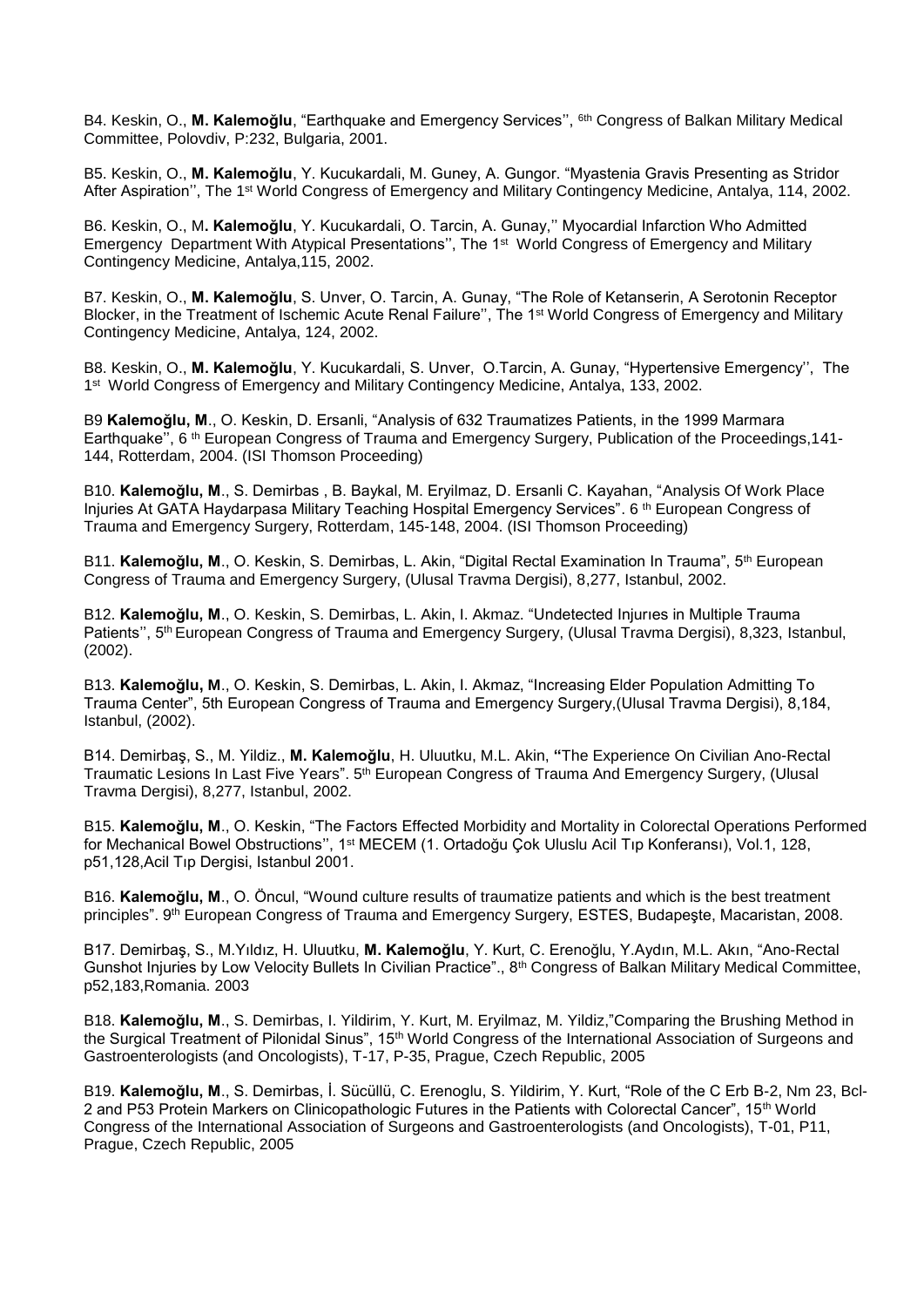B20. Demirbas, S., **M. Kalemoğlu**, V. Atay, H. Uluutku, T. Celenk, "Analyzing of Laparoscopic Appendectomy in the Military Personnel versus Open Appendectomy" 15th World Congress of the International Association of Surgeons and Gastroenterologists (and Oncologists), T-17, P-09, Prague, Czech Republic, 2005

B21. **Kalemoğlu, M**., S.Demirbas,, M. Ince, H. Baloglu, T. Celenk "Early results of ex vivo sentinel lymph node mapping in the patients with early- staged colorectal carcinoma". 15<sup>th</sup> World Congress of the International Association of Surgeons and Gastroenterologists, T-12, P-13, Prague, Czech Republic, 2005

B22. **Kalemoğlu M**., İ. Yıldırım, O. Keskın, M. Eryılmaz, D. Ersanlı, "The Pattern of Gunshot Injuries in Emergency Surgery". 6th Congress of Balkan Military Medical Committee, OP 028, 32, Varna, Bulgaria. 2005

B23. Oner K., M. Eryılmaz, M. Topuzlar, O. Ozturk, **M. Kalemoğlu**, B. Baykal, "Fluid Replacement in Traumatic Cases: New Concepts?" 6<sup>th</sup> Congress of Balkan Military Medical Committee, P133, 258, Varna, Bulgaria. 2005

B24. **Kalemoğlu M**., Ö. Keskın, İ. Yıldırım, D. Ersanlı, "Hemoptysis and Breath-Hold Diver". 6th Congress of Balkan Military Medical Committee, P 271, 396, Varna, Bulgaria. 2005

B25. **Kalemoglu M.**, S.S. Okudur, F. Okudur, S. Demirbaş, "The Impact, Expression of Cyclooxygenase-2 in Colorectal Cancer", *9 th International Meeting of Coloproctology***,** Stresa, Italy, 2006.

B26. **Kalemoglu M**., M. Gulderen, S. Demırbas, M. L. Akın "D-dimer in Diagnosis of Acute Mesenteric Ischemia", 9 *th International Meeting of Coloproctology***,** Stresa, Italy, 2006.

B27. **Kalemoğlu M,** İ.Yıldırım, S. Okudur, S. Akad Ürek "Epidemiology of burns presenting to our emergency department" 9<sup>th</sup> European Congress of Trauma and Emergency Surgery ESTES, Budapeşte, Macaristan, 2008

B28. **Kalemoglu M**.,S. Demirbas, Y. Özdemir, M. Saydam, O. Okul, I. Filiz, I. Sücüllü, "Carcinoid Tumors of the Vermiform Appendix", 11th Central European Congress of Coloproctology, p43, GRAZ, Austria, 2006.

B29. **Kalemoglu M**., O. Keskin, M.L. Akin, D. Ersanli, "Analysis 17 August 1999 Earthquake Of An Military Emergency Department's Experience" 11<sup>th</sup> Congress of Balkan Military Medical Committee, Athens, Greece, P079C, 2006.

B30. **Kalemoglu M**., "Emergency Department Management In Bombing And Blast Incidents" 11th Congress of Balkan Military Medical Committee, Athens, Greece, P074C, 2006.

B31. **Kalemoglu M**., İ. Yildirim, M.L. Akin, D. Ersanli, "Helicopter Evacuation: The Haydarpasa Military Hospital Experience" 11th Congress of Balkan Military Medical Committee, Athens, Greece, P075C, 2006.

B32. **Kalemoglu M**., O. Keskin, İ. Yildirim, M.L. Akin, D. Ersanli, "Naproxen Sodium - Induced Toxic Epidermal Necrolysis; A Case Report And Review Of The Literature" 11<sup>th</sup> Congress of Balkan Military Medical Committee, Athens, Greece, P076C, 2006.

B33. Ersanli D., **M. Kalemoglu**, M. Sonmez, "The Epidemiology Of The Eye Trauma In The Emergency Services" 11<sup>th</sup> Congress of Balkan Military Medical Committee, Athens, Greece, P038C, 2006.

B34. Eryılmaz M., C. Yıgıtler, **M. Kalemoglu**, M. Durusu, "If I Get Trapped Under Debrıs After An Earthquake, What Should I Do While Waiting For Help?" 11<sup>th</sup> Congress of Balkan Military Medical Committee, Athens, Greece, P046C, 2006.

B35. Kalemoglu M. "Emergency department triage and trauma team activation". 8<sup>th</sup> Congress European Association for Trauma and Emergency Surgery – EATES European Trauma Society – ETS, Graz, Austria,OP 49, 2007.

B36. **Kalemoglu M**., İ.Yıldırım, S. Okudur, S. Akad Ürek, T Cesur. " Istanbul 2006 earthquake drills and Kartal Field Surgical Hospital". 8th Congress European Association for Trauma and Emergency Surgery – EATES European Trauma Society – ETS, Graz, Austria, OP304, 2007.

B37. Kalemoglu M. "Istanbul 2006 earthquake drills". 8<sup>th</sup> Congress European Association for Trauma and Emergency Surgery – EATES European Trauma Society – ETS, Graz, Austria, OP 305, 2007.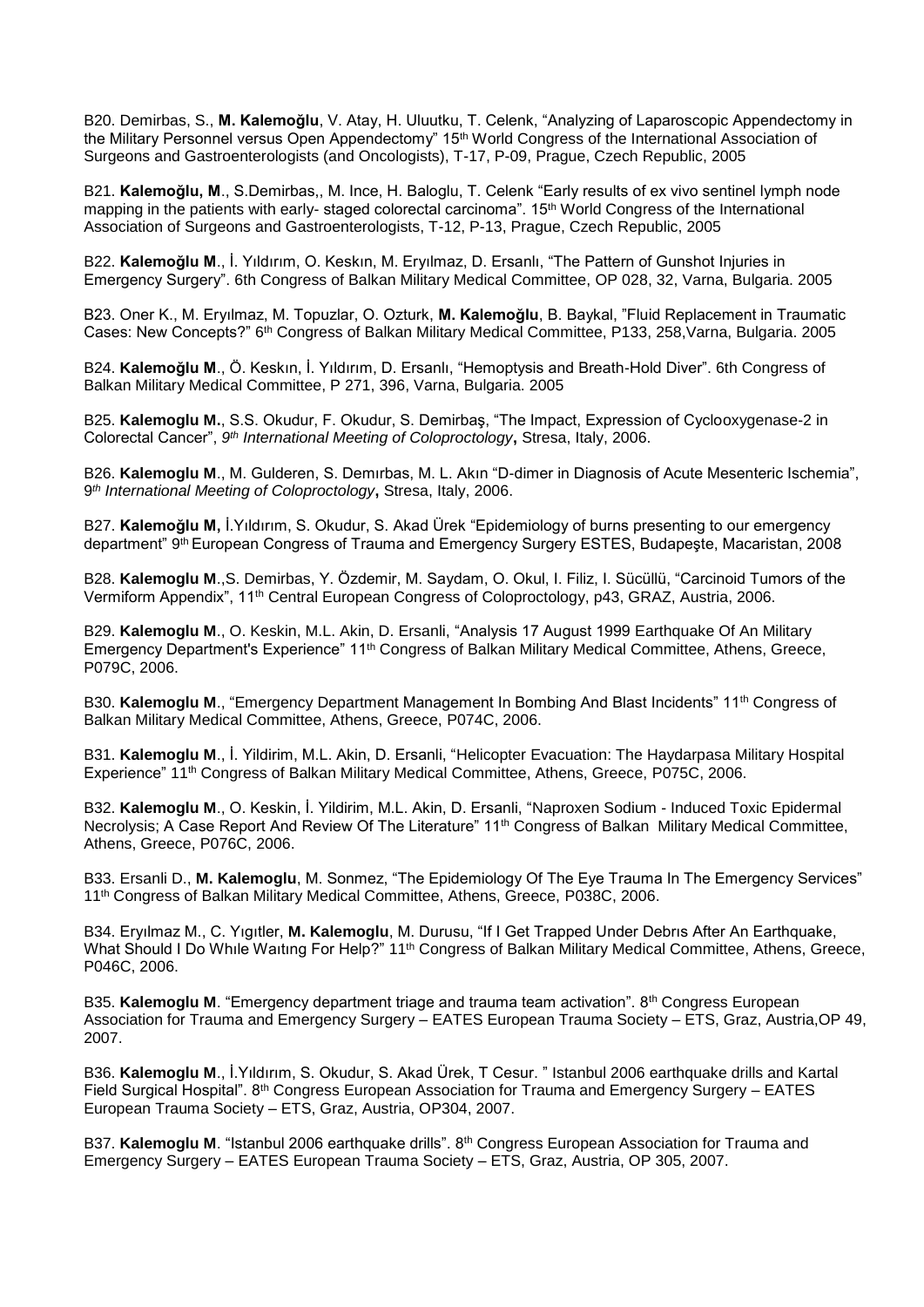B38**. Kalemoglu M**. "Istanbul disaster drill management". 8 th Congress European Association for Trauma and Emergency Surgery – EATES European Trauma Society – ETS, Graz, Austria,OP303, 2007.

B39.**Kalemoglu M**., İ.Yıldırım, S. Okudur, S. Akad Ürek, T Cesur, D. Ersanlı Kartal Field Surgical Hospital and Lessons Learned". 12 <sup>nd</sup> Congress of Balkan Military Medical Committee, Poiana Brasov, Romanya, P080, 2007.

B40.**Kalemoglu M.** "Earthquake Drills and Lessons Learned. 12<sup>nd</sup> Congress of Balkan Military Medical Committee, Poiana Brasov, Romanya, P0127, 2007.

B41-Keskin, Ö, **M. Kalemoğlu**, RE. Ulusoy, "A Clinic investigation on prehospital and emergency department delays in acute stroke care", 12 nd Congress of Balkan Military Medical Committee, Poiana Brasov, Romanya, P0141, 2007.

B42- Eryılmaz M., K. Oner, , M. Topuzlar, O. Ozturk, **M. Kalemoğlu**, B. Baykal, "Which System Should be Used in the Pre-Hospital Health Services?"Scoop and Run" or "Stay and Play", 15th World Congress on Disaster and Emergency Medicine, P 49, Amsterdem, Hollanda. 2007.

B43**- Kalemoğlu M,** İ.Yıldırım, T.Cesur,S. Okudur, "Investıgatıon Of The Patıents Who Admıtted After Traffıc Accident To Emergency Department" 13<sup>rd</sup> Congress of Balkan Military Medical Committee, Kusadası,Türkiye, P056, 2008.

B.44. **Kalemoğlu M.,** M.İlhan, "PET-CT Usage in Colon Cancer". 16th Annual meeting of European Society of Surgery ESS, 2012.

B45- **Kalemoğlu M**, "Terrorist Attacks and Hospitals". International Disaster and Emergency Medicine, Ankara, Oral Presentation and Panelist, Ankara, 2016.

B46. **Kalemoglu M.** "Developing the Surgical Education At Uskudar Medıcal Faculty ", 54th Congress of the European Society for Surgical Research (ESSR), Oral Presentation. Genève, 12-15 March 2019.

B47. **Kalemoglu M., E. Kalemoglu** "The Knowledge of Breast Self-Examination in Our Patients ", 54<sup>th</sup> Congress of the European Society for Surgical Research (ESSR), Poster Presentation. Genève, 12-15 March 2019.

B48. **Kalemoglu M., E. Kalemoglu** "Brushing Method in the Surgical Treatment of Pilonidal Sinus ", 54th Congress of the European Society for Surgical Research (ESSR), Poster Presentation. Genève, 12-15 March 2019.

**7.4. Yazılan uluslararası kitaplar veya kitaplarda bölümler:** Basılmış uluslararası kitap ya da kitaplarda bölümler bulunmamaktadır.

#### **7.5. Ulusal hakemli dergilerde yayımlanan makaleler:**

D1. Keskin, Ö., **M. Kalemoğlu**, T. Deniz, "Acil Serviste Delirium Olgularının Özellikleri", Türkiye Acil Tıp Dergisi, 4, 114–118, (2004).

D2. **Kalemoğlu, M**., S. Demirbaş, Y. Özdemir, R. Öztürk, "Appendiks Karsinoid Tümörü" Mersin Üniversitesi Tıp Fakültesi Dergisi,5, 4, 371-376, (2005).

D3. Keskin, Ö., İ. Yıldırım, **M. Kalemoğlu**, C. Yavuz, "Post Travmatik Superior Sagital Sinus Trombozu'', Göztepe Tıp Dergisi, 21, 1, 51-52, (2006).

D4. Keskin, Ö., **M. Kalemoğlu**, C. Top, "Frontal Sinüzit Komplikasyonuna Bağlı Oluşan Orbital Sellülit ve Subdural Ampiyem Olgusu'', Göztepe Tıp Dergisi, 18, 58-60, (2003).

D5. Keskin, Ö., **M. Kalemoğlu**, "İntoksikasyon Olgularına Acil Yaklaşım'', Sendrom Dergisi, 14, 99-106, (2002).

D6. Keskin, Ö., Y. Küçükardalı, **M. Kalemoğlu**, "Acil Servis ve Hipoglisemi'', Göztepe Tıp Dergisi, 19, 37–39, (2004).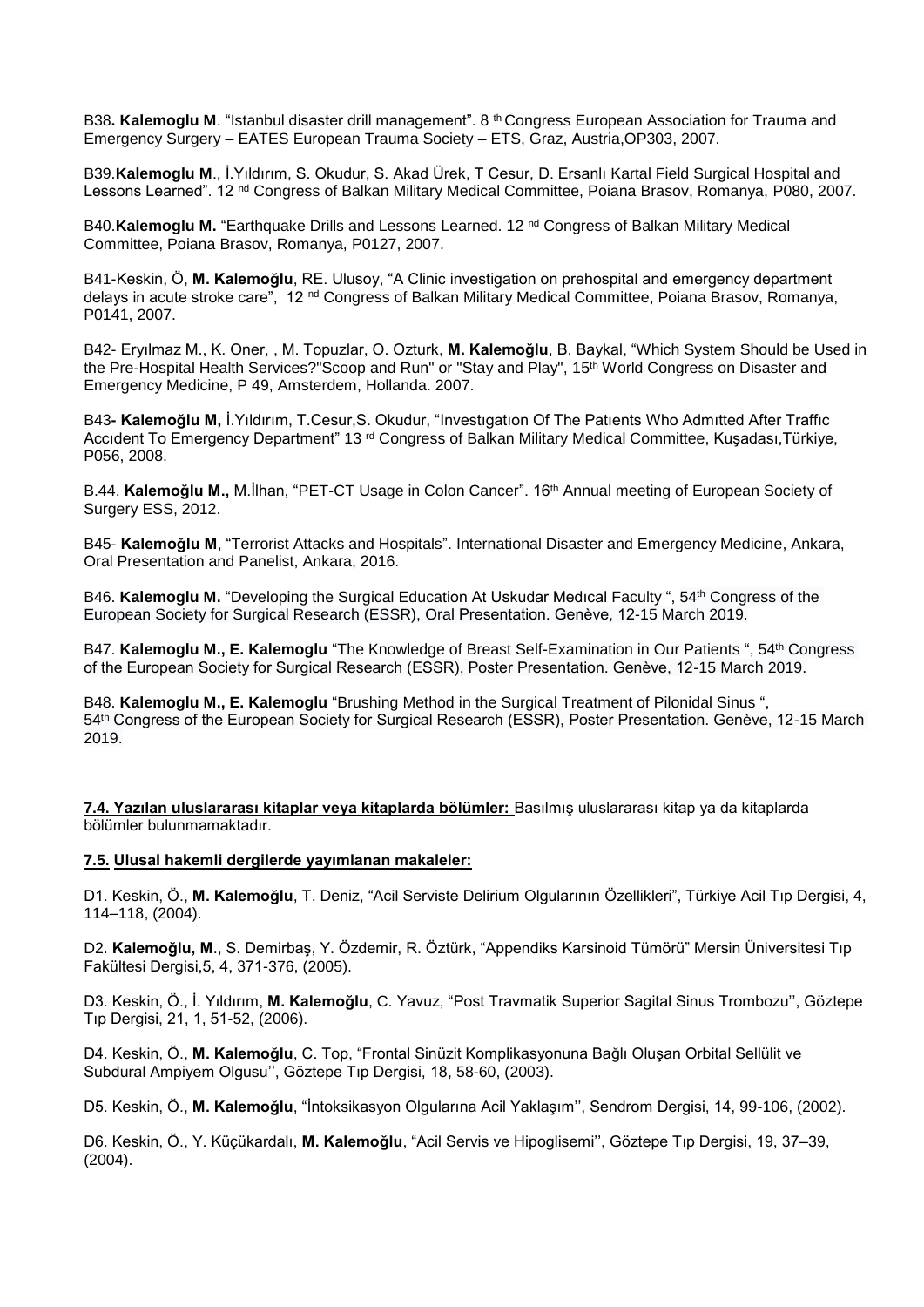D7. Keskin, Ö., **M. Kalemoğlu**, "Acil Serviste Deprem Planlaması'', Sendrom Dergisi, 14, 53-57, (2002).

D8. Keskin, Ö., **M. Kalemoğlu**, C. Top, "Deprem ve Asinetobakter İnfeksiyonu", Göztepe Tıp Dergisi, 17, 132-134, (2002).

D9. Keskin, Ö., **M. Kalemoğlu**, C. Top, Y. Cingözbay, "Hipertansif Aciller'', Sendrom Dergisi, 14, 30-36, (2002).

D10. Keskin, Ö., **M. Kalemoğlu**, C. Top, "Deprem **v**e **Hasta Pr**ofili'', Göztepe Tıp Dergisi, 17, 68-70, (2002).

D11. **Kalemoğlu, M**., Ö. Keskin, O. Öncül, "Acil Serviste Enfeksiyon Hastalıklarının Tedavi Prensipleri'', Sendrom Dergisi, 14, 36-43, ( 2002).

D12. Keskin, Ö., **M. Kalemoğlu**, Y. Küçükardalı, Y. Yazgan, "Atipik Semptomlarla Acil Servise Başvuran Miyokard Enfarktüslü Olgularımız'', Acil Tıp Dergisi, 2, 1-7, (2002).

D13. **Kalemoğlu, M**., Ö. Keskin, "GATA Haydarpaşa Eğitim Hastanesi Acil Servisinin Tıbbi Veri Dökümü ve Hasta Karakteristiği'', Acil Tıp Dergisi, 2, 28-32, (2002).

D14. Keskin, Ö., **M. Kalemoğlu**, C. Top, Y. Cingözbay, "Asemptomatik Miyokard Enfarktüsü'', Sendrom Dergisi, 14, 91-94. (2002).

D15. Keskin, Ö., **M. Kalemoğlu**, M. Us, S. Özkan, C. Top, A. Pakedis, "Aort Diseksiyonu ve Aortik Anevrizma Rüptürü'', Haydarpaşa Kardioloji ve Kardiovasküler Cerrahi Bülteni, 10, 36-40, (2002).

D16. Keskin, Ö., Y. Küçükardalı, M. Us, S. Özkan, **M. Kalemoğlu**, "Hipertansif Acil Olgularımızın Analizi", Haydarpaşa Kardioloji ve Kardiovasküler Cerrahi Bülteni, 10, 55-59, (2002).

D17. **Kalemoğlu, M**., Ö.Keskin, "Acil Serviste Çalışanlarda Stres Faktörleri ve Tükenmişlik'', Ulusal Travma Dergisi, 8, 4, 215-219, ( 2002), **(Index Medicus).**

D18. Keskin, Ö., **M. Kalemoğlu**, "Deprem ve Triaj", Ulusal Travma Dergisi, 8, 2,108-111, (2002.

D19. Keskin, Ö., **M. Kalemoğlu**, T.Deniz, "Akut İnmeli Olgularda Acil Müdahaleyi Etkileyen Faktörlerin İrdelenmesi",Türkiye Acil Tıp Dergisi, 4, 160-165, (2004).

D20. Ozişik, T., **M. Kalemoğlu**., A. Kıral, "Serebral Resüsitasyonda Son Görüşler". Dokuz Eylül Üniversitesi Tıp Fakültesi Dergisi; 3; 141–159,(1988)

D21. **Kalemoğlu, M**., M.L. Akin, H. Uluutku, M. Yildiz, T. Çelenk, "Mekanik obstrüksiyon nedeniyle yapılan kolorektal oparesyonlarda morbidite ve mortaliteye etkili faktörler", Kolon ve Rektum Hastalıkları Dergisi, 11: 51- 56, (2001).

D22. **Kalemoğlu, M**., M.L. Akin, H. Uluutku, M. Yildiz, T. Çelenk, "Sinus Pilonidalisde cerrahi ve konservatif tedavi". Kolon ve Rektum Hastalıkları Dergisi, 11: 87–92, (2001).

D23. Kayahan, C. B. Baykal, **M. Kalemoğlu**, T. Özişik, "Travma Organizasyonu" Acil Tıp Dergisi, 3; 4: 59–61, ( 2003).

D24. Özişik, T., B. Baykal, **M. Kalemoğlu**, C. Kayahan, "Acil Departmanlar Nasıl Dizayn Edilmelidir". Acil Tıp Dergisi, 3; 3: 11–15, ( 2003).

D25. Özişik, T., B. Baykal, L. Ozişik, **M. Kalemoğlu**, C. Kayahan, "Kimyasal Silahlarla Yaralanmalarda Dekontaminasyon Ve Tedavi" Acil Tıp Dergisi, 3; 3: 46-50, ( 2003).

D26. Keskin, O., **M. Kalemoğlu**, "Rabdomyoliz". Sendrom Dergisi, 14;9.81–91, (2002).

D27. Keskin, O., **M. Kalemoğlu**, "Morbid Obezite". Sendrom Dergisi,15;6.70–73, (2003).

D28. Demirbaş, S., M. Yildiz, H. Uluutku,**M. Kalemoğlu**, Y. Kurt, C. Erenoğlu, M.L. Akin, T. Çelenk,"Surgical treatment of ano-rectal gunshot injuries caused by low-velocity bullets'', Ulusal Travma Dergisi, 10, 17-21, ( 2004).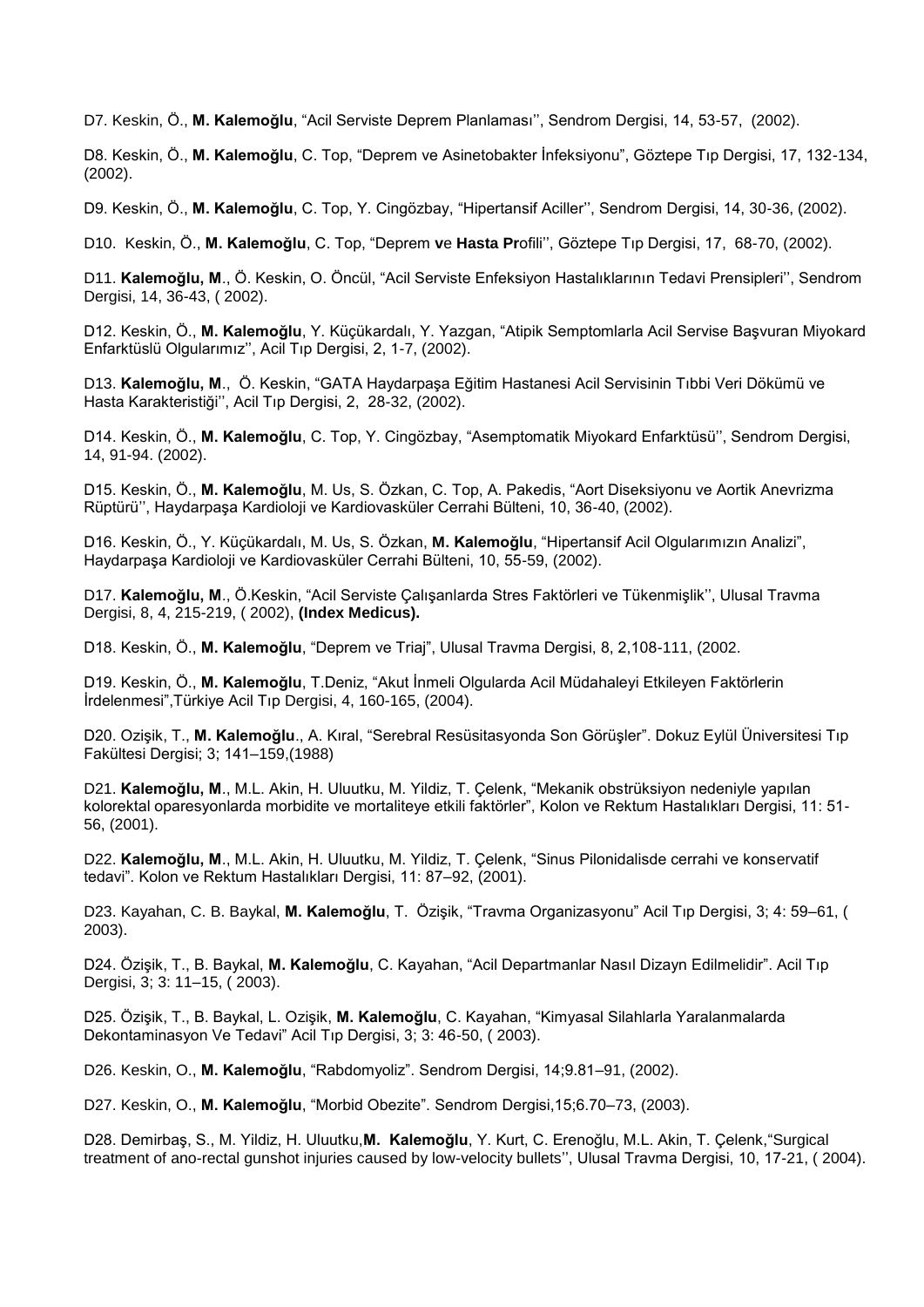D29. **Kalemoğlu, M**., S. Demirbaş, M. L. Akın, Y. Kurt, İ. Yıldırım, H. Uluutku, M. Yıldız, "Sinüs Pilonidalisin Cerrahi Tedavisinde Üç Yöntemin Karşılaştırılması", Çağdaş Cerrahi Dergisi, 19,29-32, (2005).

D30. Şenol, Z., **M. Kalemoğlu**, S. Demirbaş, F. Okudur, T. Çelenk, **"**Primer Meme Angiosarkomu", Nobel Medicus, 1,3, 15-18, (2005).

D31. **Kalemoğlu, M**., Acil Servisde Hekim Sorumluluğu. Türkiye Kilinikleri Tıp Bilimleri Dergisi, 25,6, 824–828 (2005).

D32. **Kalemoğlu, M.**, Ö. Keskin, İ. Yıldırım, D. Ersanlı, "Acil Servise başvuran Travmatik İş Kazalarının İncelenmesi" Nobel Medicus,2, 1, 21-23, (2006).

D33. Eryılmaz M, Ö Menteş, MT Özer, G Ersoy, M Durusu, Ü Rodoplu, S Bilgiç, **M Kalemoğlu**, Aİ Uzar, K Öner, "Topikal Hemostatik Ajanların Travmalı Olgularda Güncel Kullanım Esasları" Turk J Emerg Med;7(3):136-143 (2007)

D 34. Okudur S S, M.TÖzer, S Demirbaş, **M Kalemoğlu**, A Harlak, K Coşkun, M Eryılmaz "Prognostic Importance of Increased Cyclooxygenase-2 Levels in Colorectal Carcinomas: A 5-Year Single-Institution Study" The Eurasian Journal of Medicine. 40; 1; 6-9 (2008)

D 35. Oncul O. , O. Keskin, H. İlhan, V.Turhan, **M Kalemoğlu**, Ş.Çavuşlu. "İlk Yardım Servisine Meninks İrritasyon Bulguları ile Başvuran ve Lomber Ponksiyon Uygulanan Elli Dört Erişkin Olgunun İrdelenmesi." Haydarpaşa Numune Eğitim Araştırma Hastanesi Dergisi, 47; 2:286-291,( 2007 )

D 36. Keskin, Ö, **Kalemoğlu, M**., Ulusoy, E., Uzun, H., Yıldırım, I., Akut inmeli olgularda hastane öncesi geçikme nedenlerinin irdelenmesi.. Nobel Med. 1, 14-17. (2005)

D 37. Ö Keskin, **M Kalemoğlu**, İ Yıldırım, E Ulusoy. "Serbest Daliş Sonrasi Oluşan Pulmoner Hemoraji Olgusu" Nobel Med; 1(1): 28-31. (2005)

D 38. Ö Keskin, İ Yıldırım, **M Kalemoğlu**, Yaşar Küçükardalı, F Yüksel. "Naproksen Sodyum Kullanimi Sonucu Gelişen Toksik Epidermal Nekroliz Olgusu" Nobel Med; 1(2): 28-31. (2005)

#### **7.6. Ulusal bilimsel toplantılarda sunulan ve bildiri kitaplarında basılan bildiriler:**

E1. Keskin, Ö., **M. Kalemoğlu**, H. Uzun, S. Ünver, "Polikistik Böbrek Hastalığı ve Aort Diseksiyonu'', 1. Ulusal Acil Tıp Kongresi, p3, 26, Konya, 2003.

E2 **Kalemoğlu, M**., Ö. Keskin, O. Öncül, "GATA Haydarpaşa Eğitim Hastanesi İlk Yardım Servisine Yaralanma Nedeniyle Başvuran Olgularda Yeni Bir Kültür Alma Yöntemi Olan Slide Testin Etkinliğinin Araştırılması'', ANKEM, 15, p17, 159, Antalya, 2001.

E3. **Kalemoğlu, M**., Ö. Keskin, A.R. Zengin, H. Uzun, İ. Yıldırım, "Acil Cerrahi Olguların Adli Yönden İrdelenmesi'', Ulusal Travma ve Acil Cerrahi Kongresi, 41, Kayseri, 2003.

E4. Keskin, Ö., **M. Kalemoğlu**, C. Top, "Endokrin Acillerimiz'', 4. Ulusal İç Hastalıkları Kongresi, p074, 143, Antalya, 2002.

E5. Keskin, Ö., **M. Kalemoğlu**, C. Top, "Acil Servis ve Morbit Obezite'', 4. Ulusal İç Hastalıkları Kongresi, p077, 144, Antalya, 2002.

E6.Keskin, Ö., **M. Kalemoğlu**, "Acil Servise Atipik Semptomlarla Müracaat Eden Beyin Tümörü Olguları", 4. Ulusal İç Hastalıkları Kongresi, p078, 144, Antalya, 2002,

E7. Keskin, Ö., **M. Kalemoğlu**, "Üst Solunum Yolları Acilleri", 4. Ulusal İç Hastalıkları Kongresi, p081, 145, Antalya, 2002.

E8. Keskin, Ö., **M. Kalemoğlu**, Z. Çankır, "Geriatrik Aciller", 4. Ulusal İç Hastalıkları Kongresi, p098, 149, Antalya, 2002.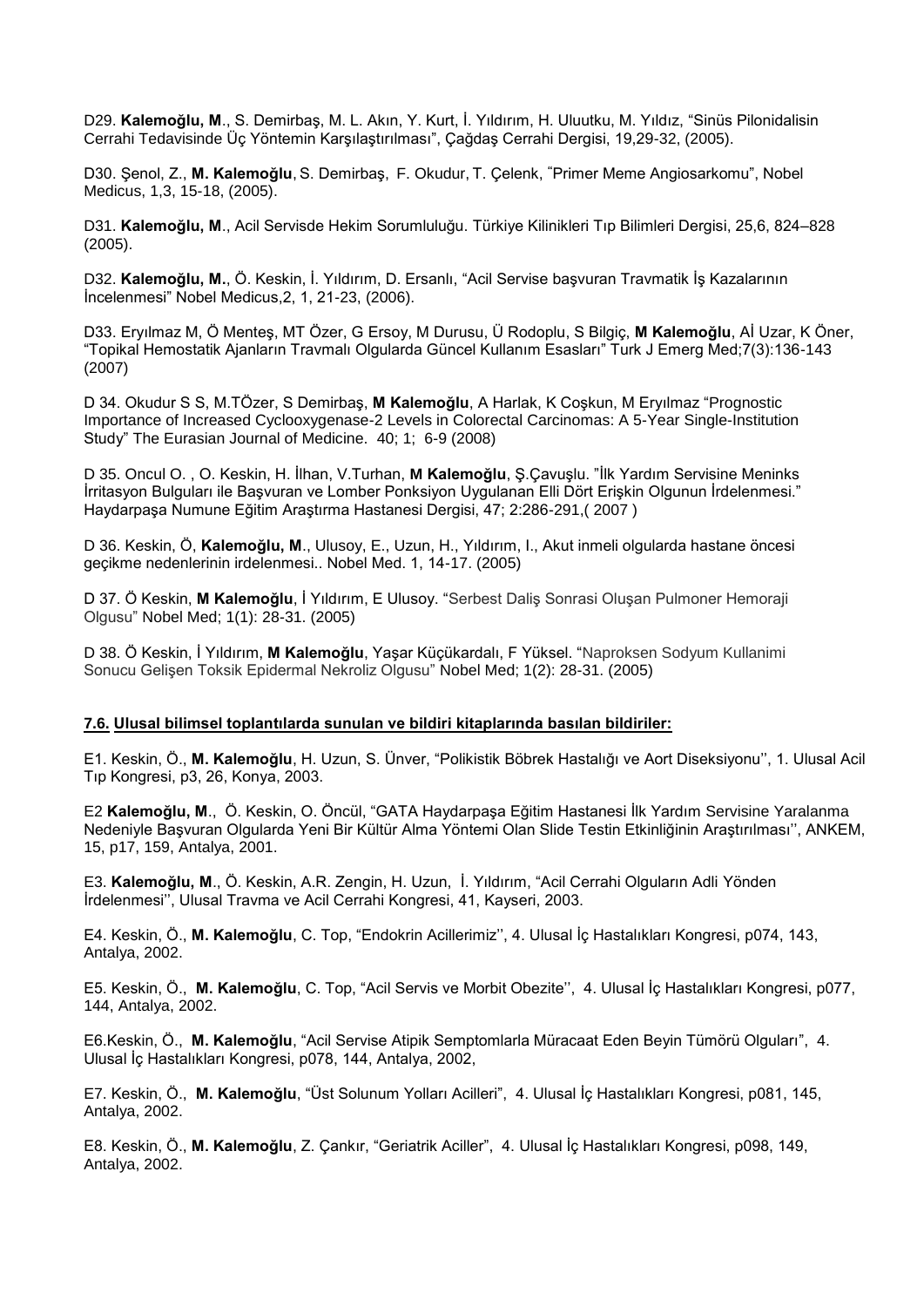E9. Keskin,Ö., **M. Kalemoğlu**, "Frontal Sinüzit Komplikasyonuna Bağlı Oluşan Orbital Sellülit ve Subdural Ampiyem Olgusu", 4. Ulusal İç Hastalıkları Kongresi, p140, 157, Antalya, 2002.

E10. Keskin, Ö., **M. Kalemoğlu**, Z Çankır, "Genç Hasta Popülasyonunda Gözlenen Kardiyak Aciller", 4. Ulusal İç Hastalıkları Kongresi, p171, 163, Antalya, 2002.

E11. Keskin, Ö., **M. Kalemoğlu**, A. Zengin, C. Top, "Acil Dahili Olguların Adli Yönden İrdelenmesi", 5. Ulusal İç Hastalıkları Kongresi, p30906, 193, Antalya, 2003.

E12. Keskin, Ö., **M. Kalemoğlu**, T. Deniz, G. Kandemir, "Akut Stroklu Olgularda Acil Müdahaleyi Etkileyen Faktörlerin İrdelenmesi", 7.Türkiye Acil Tıp Sempozyumu, A-019, 209, Gaziantep, 2004.

E13. Keskin, Ö., R. E. Ulusoy, **M. Kalemoğlu**, İ. Yıldırım, N.Ardıç, T. Deniz, M. Yılmaz, "Akut Miyokard Enfarktüslü Olguların Hastaneye Başvurduğunda Saptanan C-reaktif Protein Değerleri ve Total Lökosit Sayısının Kısa Dönem Prognoz Belirlenmesi Üzerine Olan Etkinliği", 7.Türkiye Acil Tıp Sempozyumu, A-020, 214, Gaziantep, 2004.

E14.Keskin, Ö., **M. Kalemoğlu**, T. Deniz, "Romatolojik Aciller", 7.Türkiye Acil Tıp Sempozyumu, A-017, 224, Gaziantep, 2004.

E15. **Kalemoğlu, M**., "Terör Nedenli Bombalamalar Sonrası Acil Servislerde Hazırlık" 6. Ulusal Travma ve Acil Cerrahi Kongresi, P152,231, Antalya, 2007.

E16 **Kalemoğlu, M**., Ö. Keskin, İ. Yıldırım, T. Deniz, H. Uzun, M. Eryılmaz, D. Erşanlı, "Marmara Depremi Sonrasında GATA Haydarpaşa Eğitim Hastanesinde Yatarak Tedavi Gören Hastaların İrdelenmesi", 1. (Uluslararası katılımlı) Ulusal Afet Tıbbı Kongresi, S.14, 164, Antalya, 2004.

E17. **Kalemoğlu, M**., Ö. Keskin, İ. Yıldırım, H.Uzun, T. Deniz, M. Eryılmaz, D. Erşanlı, "Edinilen Deneyimlerle Olası İstanbul Depreminde GATA Haydarpaşa Eğitim Hastanesinin Hazırlıkları", 1. (Uluslararası katılımlı) Ulusal Afet Tıbbı Kongresi, p4, 176-177, Antalya, 2004.

E18. **Kalemoğlu, M**., "GATA Haydarpaşa Deprem Deneyimleri", 1. (Uluslararası katılımlı) Ulusal Afet Tıbbı Kongresi, p4, 91-95, Antalya, 2004.

E19. **Kalemoğlu, M.** "GATA Haydarpaşa Eğitim Hastanesi Acil ve ilk yardım Servisi". 1inci Acil Tıp Ana bilim dalları Koordinasyon Toplantısı. S,32–33, Ankara, 2001.

E20. **Kalemoğlu, M**. "Acil Olmayan Hasta Başvuruları", Acil Servis ve Acil Servisler Arası Koordinasyon Sempozyumu, S 46–51, İzmir, 2003

E21. **Kalemoğlu, M**., "NBC Tehdidinde Acil Servis Hazırlıkları". NBC Sempozyumu, S 45–49 Çorlu, 2005.

E22. **Kalemoğlu, M**, S.Demirbas, Y. Kurt, M.L. Akın, İ. Yildirim, H. Uluutku, M. Yıldiz, "Sinüs Pilonidal Cerrahisinde Her Üç yöntemin Karşılaştırılması". 2. Koloproktoloji Sempozyumu,P44, Adana, 2005.

E23. **Kalemoğlu M.,** "Toksik Kimyasal Maddelere Maruz kalmış Hastalara Acil Servislerde Yaklaşım Prensipleri ve Önceden Yapılması hazırlıklar" Boğaz Kazaları ve Toksikolojik Etkileri Sempozyumu, İstanbul, 2007.

E24. **Kalemoğlu, M**., İ. Akmaz, "Sirkuler eksternal fiksator uygulaması ve psikoz", 5th Ulusal Travma ve Acil Cerrahi Kongresi, 112, Mersin, 2004.

E25. Özışık, T., B. Baykal, **M. Kalemoğlu**, C. Kayahan, "Acil Departmanlar Nasıl Dizayn Edilmelidir?" VI. Ulusal Acil Tıp&II. Hemşirelik, Paramedik ve NBC Sempozyumu, 1, Ankara, 2003.

E26. Özışık, T., B. Baykal, L. Özışık**, M. Kalemoğlu**, C. Kayahan, "Kimyasal Silahlarla Yaralanmalarda Dekontaminasyon ve Tedavi". VI. Ulusal Acil Tıp&II. Hemşirelik, Paramedik ve NBC Sempozyumu, 7, Ankara, 2003.

E27. Baykal, B., **M. Kalemoğlu**, C. Kayahan, T. Özışık, "Ekstremite Kırıklarında Hastane Öncesi Ve Acil Servislerde Yaklaşım The Journal of Emergency Medicine". VI. Ulusal Acil Tıp&II. Hemşirelik, Paramedik ve NBC Sempozyumu, 9, Ankara, 2003.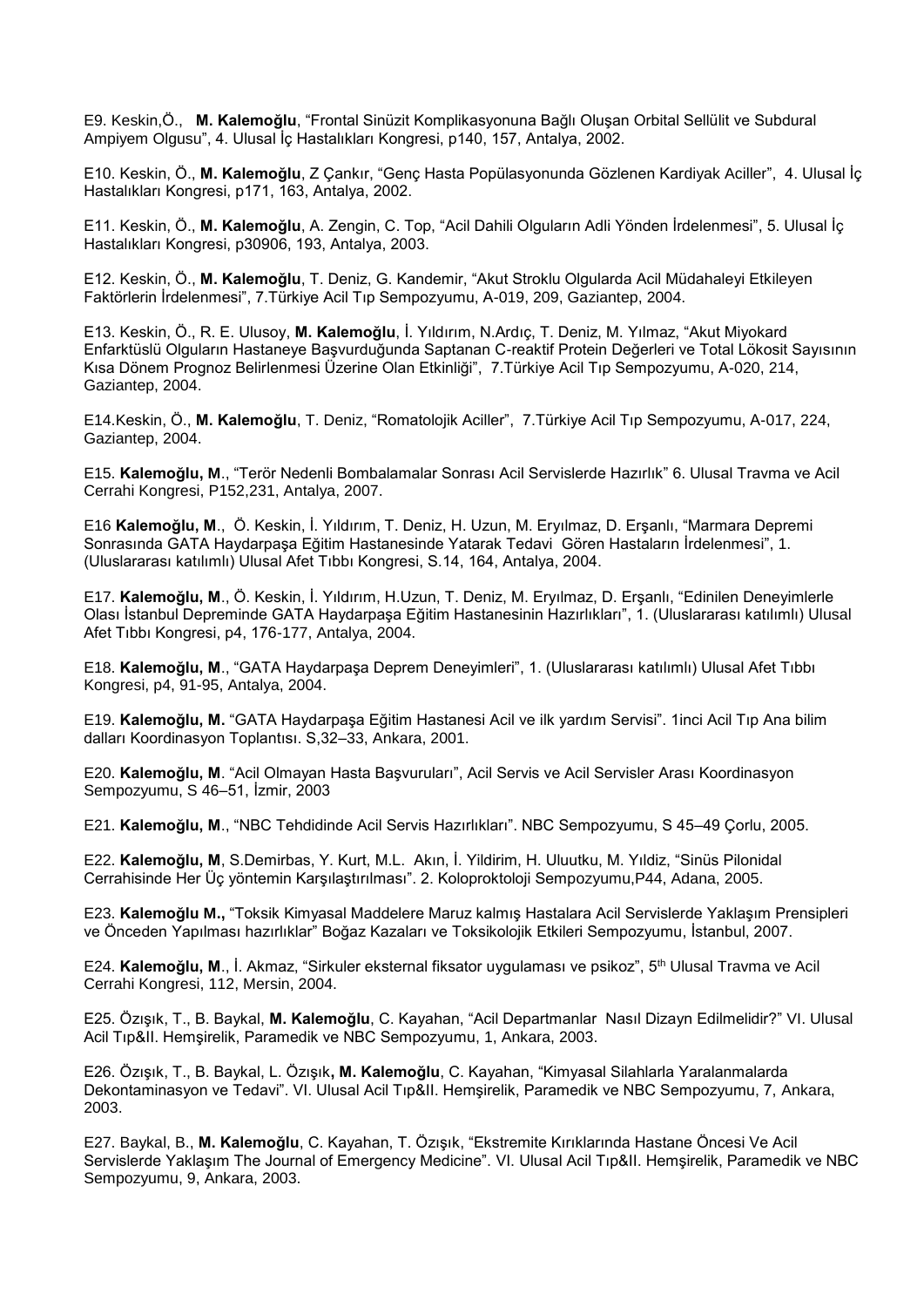E28. Menteş, Ö., M. Eryılmaz, M. Durusu, M. Eroğlu, H. Hasman, O. Çınar, A. Tansel, **M. Kalemoğlu,** K. Öner, T. Tufan, "Ambulans Uçak İle Hasta / Yaralı Tahliyesi", 1. Türk-Alman Acil Ambulans Kongresi, İstanbul, 2005.

E29. Eroğlu, M., M. Durusu, O. Çınar, E. Düzok, H. Hasman, A. Sezer, Ö. Menteş, M. Topuzlar, **M. Kalemoğlu**, M. Eryılmaz, K. Öner, "Ankara GATA İleri Yaşam Desteği Ambulansı" 1. Türk-Alman Acil Ambulans Kongresi, İstanbul, 2005.

E30. Çınar, O., H. Yaren, E. Düzok, M. Durusu, M. Eroğlu, H. Hasman, Ö. Menteş, M. Topuzlar, M. Eryılmaz, **M. Kalemoğlu**, B. Baykal, K. Öner, "Kimyasal Silah Saldırılarında Tıbbi Müdahale Tatbikatı Ve Alınan Dersler", 1. Türk-Alman Acil Ambulans Kongresi, İstanbul, 2005.

E31. Hasman, H., O. Çınar, E. Düzok, M. Durusu, M. Eroğlu, H. Yaren, M. Ortatatlı, L. Kenar, M. Topuzlar, **M. Kalemoğlu**, M. Eryılmaz, B. Baykal, T. Karayılanoğlu, K. Öner, Mobil Dekontaminasyon Ünitesi, 1. Türk-Alman Acil Ambulans Kongresi,İstanbul, 2005.

E32. Düzok, E., M. Durusu, M. Eroğlu, H. Hasman, O. Çınar, Ö. Menteş, M. Topuzlar, **M. Kalemoğlu,** M. Eryılmaz, B Baykal, K. Öner, Üç Ülkenin Ambulans Envanter Analizi, 1. Türk-Alman Acil Ambulans Kongresi,İstanbul, 2005.

E33. **Kalemoğlu, M**., Z. Şenol, S. Demirbaş, Y. Kurt, T. Çelenk, "Primer meme angiosarkomu" 8.Ulusal Meme Hastalıkları Kongresi, P56, İstanbul, 2005.

E34. **Kalemoğlu, M**., S. Demirbaş, Y. Kurt, T. Çelenk, "Kadın Memesinde Malign Schwannoma, Olgu Sunusu" 8.Ulusal Meme Hastalıkları Kongresi, P64, İstanbul, 2005.

E35. Keskin, Ö., **M. Kalemoğlu**, R.E.Ulusoy, N.Küçükarslan, İ.Yıldırım, "Acil Servise Deliryum Tablosu ile getirilen vakalardaki etiyolojik faktörler", 7. Ulusal İç Hastalıkları Kongresi, p243, 211, Antalya, 2005.

E36. **Kalemoğlu M**., M.Eryılmaz, S.Demirbaş, Ö.Keskin, M.L.Akın, D.Erşanlı, "Trafik Kazası İle Başvuran Travmalı Hastaların Değerlendirilmesi"., 5. Ulusal Travma ve Acil Cerrahi Kongresi,S 197, Antalya, 2005.

E37. **Kalemoğlu M**., M.Eryılmaz, S.Demirbaş, Y. Kurt, M.L.Akın, D.Erşanlı, "Elektrik Çarpmaları Sonucu Yanıkla Başvuran Hastaların Analizi", 5. Ulusal Travma ve Acil Cerrahi Kongresi,S425,Antalya, 2005.

E38. **Kalemoğlu M**., Ö.Keskin, "Post Travmatik Sagital Sinüs Trombozu (Olgu Sunumu)" 5. Ulusal Travma ve Acil Cerrahi Kongresi,S239,Antalya, 2005.

E39. Demirbaş S, V.Atay, Y. Kurt, **M. Kalemoğlu**, Ali Filiz, "Overlap Obstetrik Travmalı Hastalarda Overlap Anal Sfinkter Tamiri Anal Fonksiyonu Düzeltmektedir", 5. Ulusal Travma ve Acil Cerrahi Kongresi, S53, Antalya, 2005.

E40. Kurt Y., Demirbaş S,Akın Ml., V. Atay, Aİ. Filiz, **M. Kalemoğlu**, "Künt Torakoabdominal Travma Sonucu gelişen Diyafragma Rüptüründe Toraks Tüpü Yerleştirme Komplikasyonu: Visseral Organ Yaralanması", 5. Ulusal Travma ve Acil Cerrahi Kongresi, S253, Antalya, 2005.

E41. Yirmibeş, F., **M. Kalemoğlu**, T. Deniz, S. Toröz, A. Yılmaz, "Acil Servis Hemşirelerinde Tükenmişlik Sendromları'', 7.Türkiye Acil Tıp Sempozyumu, B-005, 216, Gaziantep, 2004.

E42. **Kalemoğlu M**., "Acil Bölümlerinde Travma Takımı Organizasyonu Ve Aktivasyon Kriterleri" 6. Ulusal Travma ve Acil Cerrahi Kongresi, P151, 231, Antalya, 2007.

E43. **Kalemoğlu M**., Y. Kurt, S. Demirbaş, M.L.Akın, "Batına Nafiz Ateşli Silah Yaralanmalı Olgularımızın analizi", 15. Ulusal Cerrahi Kongresi, P-564, Antalya, 2006,

E44. Demirbaş S, Y. Kurt, A.İ. Filiz, İ. Sücüllü, M. Yıldız, **M. Kalemoglu, "**Rektal Tümörlerde "Hasar Kontrol" Cerrahisi, Beş Yıllık Deneyim", 5. Ulusal Travma ve Acil Cerrahi Kongresi, S127, Antalya, 2005.

E45. **Kalemoğlu M**., "Tifoya Bağlı Gelişen Barsak Perforasyonu", 2. Uludağ Genel Cerrahide Güncel Yaklaşım Kongresi, P12,218, Uludağ, 2007.

E46. **Kalemoğlu M.,** O.Öncül, " Travmalı Olgularda Yara Kültür Sonuçlarının İrdelenmesi", 2. Uludağ Genel Cerrahide Güncel Yaklaşım Kongresi, P13,218, Uludağ, 2007.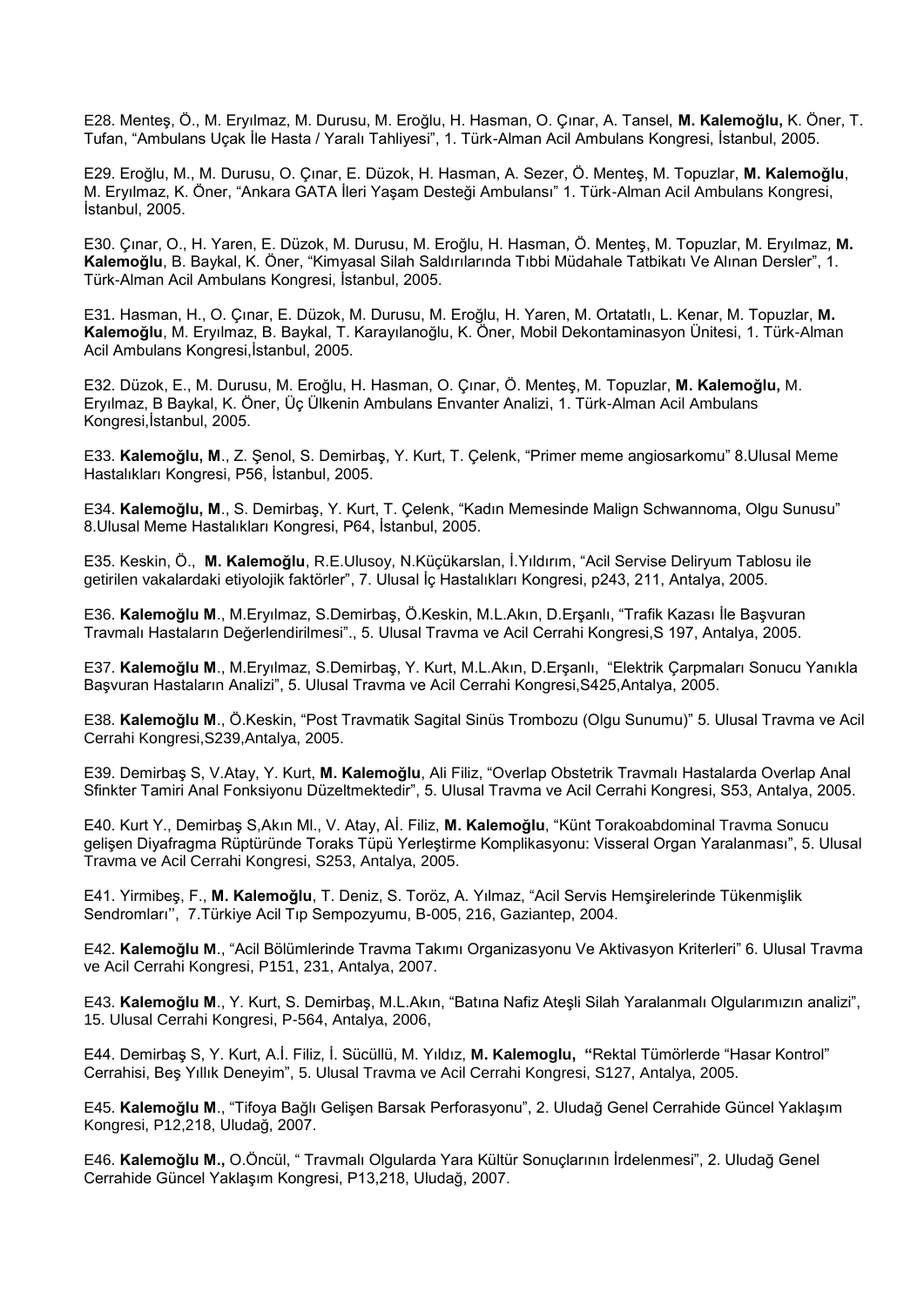E47- **Kalemoğlu M**., S .S. Okudur, F. Okudur, S. Akat Gürek,İ. Yıldırım, L. Akın, M. Yıldız "Kolorektal Kanselerde Prognostik Bir Faktör Olarak Cox-2 Enziminin Analizi" XI. Ulusal Kolon ve Rektum Cerrahisi Kongresi, P36, 122, Bodrum, 2007

E48- Akat Gürek S., M. Pekcan, Y. Özkan, S. Demirbağ, **M. Kalemoğlu**, İ Yıldırım, S .S. Okudur, "Anal Fissur Tedavisinde Gliseril Trinitrat (Prospektif Çalışma)" XI. Ulusal Kolon ve Rektum Cerrahisi Kongresi, P40, 126, Bodrum, 2007

E49- **Kalemoğlu** M., İ. Yıldırım, S. Akat Gürek, S .S. Okudur, T.Cesur, "Afetlerde Sivil Asker İşbirliği ve İstanbul Afet- 2006 Arama ve Kurtarma Tatbikatı" 6. Ulusal Travma ve Acil Cerrahi Kongresi, P 154, 233, Antalya, 2007.

E 50- **Kalemoğlu M**., M. Eryılmaz, İ. Yıldırım, S. Okudur, M.T. Özer, "Hastane Öncesi Sıvı Replasmanı" 16. Ulusal Cerrahi Kongresi, ACL-P-5, Antalya, 2008.

E 51- **Kalemoğlu M.,** İ. Yıldırım, "Sinüs Pilonidal Hastalığının Cerrahi Tedavisinde Baskom Tekniği" 16. Ulusal Cerrahi Kongresi, GEN-P-43, Antalya, 2008.

E 52- **Kalemoğlu** M., M. Eryılmaz, İ. Yıldırım, S. Okudur, M.T. Özer," Acil Servislerde Cerrahi Grup Nöbetleri" 16. Ulusal Cerrahi Kongresi, EGT-P-10, Antalya, 2008.

E.53- **Kalemoğlu M.,** Ö. Çarıkçı, M.İlhan, H. Ünlüer, "Meme Kanserinde PET/CT Kullanımı". 18. Ulusal Cerrahi Kongresi, PP-10, İzmir, 2012.

E. 54 **Kalemoğlu** M., "Akılcı İlaç Kullanımı" 11. Ulusal acil Cerrahi ve Travma Kongresi. Antalya, 2017.

E55- **Kalemoğlu** M., "Akılcı İlaç Yonetimi" 21. Ulusal Cerrahi Kongresi. Antalya, 2018.

E56- **Kalemoğlu** M., "Akılcı İlaç Yonetimi" 16. Cerrahi Hemsireligi Kongresi. Antalya, 2018.

E57- **Kalemoğlu M.**, "Tactical Combat Causalty Combat Care T3C" Harekat Tıbbı Konferansı HTK 2019 Ana Konuşmacı, Deniz Müzesi 20-21 Kasim 2018

E58**- Kalemoğlu M**, "Tactical Combat Causalty Combat Care T3C and Prolonged Field Care (PFC)" Harekat Tıbbı Konferansı HTK 2019 Ana Konuşmacı, Deniz Müzesi 10-11 Aralik 2019

### **7.7. DİĞER YAYINLAR:**

### **Yazılan Ulusal Kitaplar:**

**F1. Kalemoğlu, M**., "Askeri Tabiplerin Adli Mevzuatı". Ankara, GATA Basımevi, 2001. ISBN:975–975553–0–0

**F2. Kalemoğlu, M**., Erşanlı D., Keskin Ö. "Seferde ve Olağanüstü şartlarda Seyyar Cerrahi Hastaneler". Ankara GATA Basımevi.2004. ISBN:975–409–283–4

### **7.8 Yazılan Ulusal Kitaplarda Bölümler:**

**F3. Kalemoğlu, M**., "Afetlerde Seyyar Cerrahi Hastaneler". Afet Ve Afet Yönetimi, Ed. M. Eryılmaz-U, Dizer, 451– 477, Ünsal Yayınları, Ankara. (2005).

**F4. Kalemoğlu, M.,** Akın Ml**, "**Yüzeysel Yumuşak Doku Enfeksiyonları" Acil Cerrahi, Ed. C.Ertekin, 701-16 Nobel Tıp Kitabevi. (2009)

**F5. Kalemoglu M.** "Travmalı Olgularda Profilaktik Stratejiler" In Mehmt Eryılmaz, Ed. Travma Cerrahisinde Uygulama Teknikler. 1 Baskı. Fabrika Matbacılık. Ankara;2018.s. 129-142. (ISBN 978-975-98418-2-9)

#### **8. Projelerde Yaptığı Görevler:**

**1.** Akut Kolon Obstrüksiyonlarında Tek ve Çok Seanslı Operasyonların Morbidite ve Mortaliteye Etkisi, GATA HEH Genel Cerrahi Servisi Projesi, Proje Yöneticisi, 1993.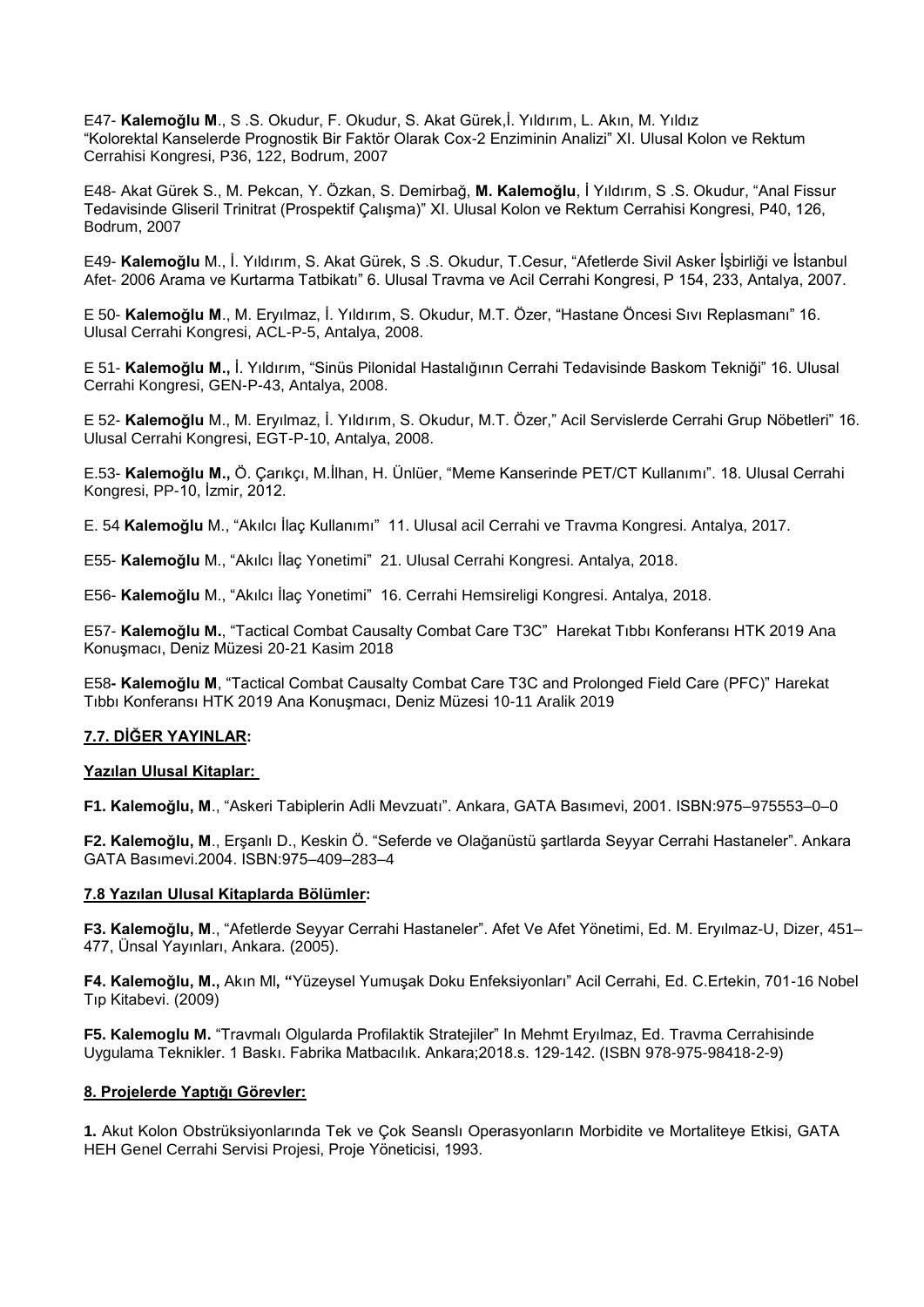**2**. Acil Servise Acil Olmayan Hasta Başvuruları, GATA HEH Acil Servis Projesi, Proje Yöneticisi, 2002.

**3.** Rektal prolapsus ve minimal invaziv tedavi yaklaşımları, GATA HEH Genel Cerrahi Servisi Projesi, Araştırmacı, 2004.

**4**. Akut İnmeli Olgularda Hastane Öncesi Gecikme Nedenlerinin İrdelenmesi, GATA HEH Acil Servis Projesi, Araştırmacı, 2001.

**5**. Künt travma araştırma grubu, Ulusal Acil Cerrahi Ve Travma Derneği, Araştırmacı, 2008

## **9. İdari Görevler:**

- **1.** 90 Yataklı Seyyar Cerrahi Hastane Baştabipliği, Sıhhiye Tabur K.V. ve Ambulans Bölük Komutanlığı, 23. Piyade Tümen Komutanlığı, Şırnak-İstanbul, 1988-1990.
- **2.** Genel Cerrahi ve Acil Servis Şefi, Konya Asker Hastanesi/ Konya,1994–1997.
- **3.** Baştabiplik, Genel Cerrahi ve Acil Servis Şefi, Sarıkamış Asker Hastanesi/Kars, 1997–2000.
- **4.** Acil Servis Şefi, Gülhane Askeri Tıp Akademisi Haydarpaşa Eğitim Hastanesi Komutanlığı, İstanbul, 2000–2009.
- **5.** Baştabip Yardımcılığı Vekili, Gülhane Askeri Tıp Akademisi Haydarpaşa Eğitim Hastanesi Komutanlığı, İstanbul, 2000–2009.
- **6.** Özel LIFEMED Tıp Merkezi Medikal Direktörü, Genel Müdürü, İstanbul, 2010-2016
- **7.** Hisar Intercontinental Hospital Acil Hizmetler Koordinatörü 2016-2017
- **8.** Üsküdar Üniversitesi Öğretim Üyeliği Mart 2015-
- **9.** Uskudar Universitesi' Saglik Bilimleri Fakültesi Dekan Yrd. Şubat 2018- Ocak 2019
- **10.** Üsküdar Universitesi' Tıp Fakültesi Dekan Yrd., Cerrahi Tıp Bilimleri Bölüm Başkanı, Genel Cerrahi ABD Başkanı Ocak 2019-

#### **10. Bilimsel Kuruluşlara Üyelikler:**

- **1.** Ulusal Cerrahi Derneği
- **2.** Avrupa Acil Cerrahi ve Travma Derneği [E.S.T.E.S.] (Kurucu üye)
- **3**. Avrupa Afet Tıbbı ve Askeri Tıp Derneği Üyeliği ve Türkiye Temsilcisi
- **4.** Ulusal Travma ve Acil Cerrahi Derneği
- **5.** İstanbul Cerrahi Derneği

# **11. Ödüller:**

- 1. Uluslararası 1.Ulusal Afet Tıbbı Kongresi, "1999 Marmara Depremi Sonrası GATA Haydarpaşa Eğitim Hastanesi Acil Servise Getirilen Travmalı Olguların Analizi" isimli sözel bildiride üçüncülük Ödülü, 26– 30 Haziran 2004.
- 2. TUBİTAK teşvik ödülü. "Non-urgent Patients in an Emergency Medical Service'' başlıklı makale için (2005)

| <b>12. OON INTYNG VERGIJING NGGHO VE NGGHOGGG GULEVUENI UETOIET</b> |                    |                                          |                |          |               |  |
|---------------------------------------------------------------------|--------------------|------------------------------------------|----------------|----------|---------------|--|
| Akademik Yıl                                                        | <b>Dönem</b>       |                                          | Haftalık Saati |          | Öğrenci       |  |
|                                                                     |                    | Dersin Adı                               | <b>Teorik</b>  | Uygulama | <b>Savisi</b> |  |
| 2018-2019                                                           |                    | Sağlık Hukuku                            |                |          | 75            |  |
| Güz<br><b>Ilkbahar</b>                                              |                    | Sağlık Turizmi                           |                |          |               |  |
|                                                                     |                    | Sağlık Hukuku                            |                |          | 75            |  |
|                                                                     |                    | Sağlık turizmi                           |                |          |               |  |
|                                                                     | <b>Fall Spring</b> | Scientific Research Techniques in Health |                |          | 94            |  |

#### **12. Son iki yılda verdiğiniz lisans ve lisansüstü düzeydeki dersler**

**Science**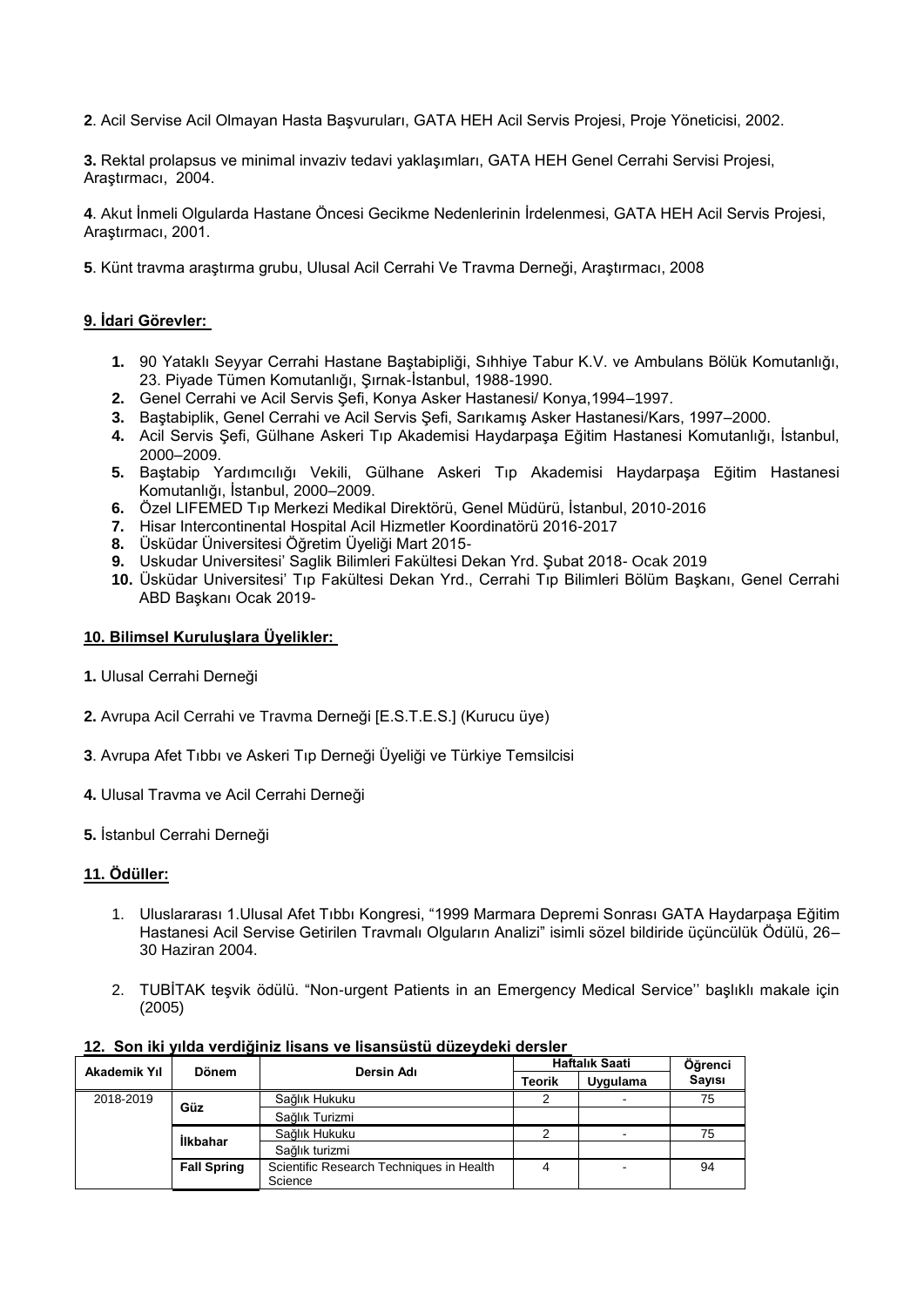|           |                    | Surgical Sciences in Physiotherapy      |   | 92  |
|-----------|--------------------|-----------------------------------------|---|-----|
| 2019-2020 |                    | Semiology in Nurse                      |   | 102 |
|           |                    | Scientific Research Techniques in       | 3 | 98  |
|           |                    | Odiology                                |   |     |
|           |                    | Disasters and Diaster Management for    |   | 15  |
|           | Doctora            |                                         |   |     |
|           | <b>Fall Spring</b> | Scientific Research Techniques in       | 3 | 97  |
|           |                    | Physiotherapy                           |   |     |
|           |                    | Scientific Research Techniques in DKT   |   | 89  |
|           |                    | Scientific Research Techniques in Nurse |   | 67  |
|           |                    | <b>Emergency Services Prodecures</b>    |   | 260 |

## 13. **Sitasyonlar (Atıflar)**

Toplam 605 sitasyon (Aralik 2019).

# **14. Hakemlik Yaptığı Dergiler:**

- 1- The Internet Journal of Rescue and Disaster Medicine 2005 sonrası
- 2- Ulusal Afet Dergisi 2006 sonrası

# **15. Moderatör, panelist ve konuşmacı olarak İştirak edilen Bazı Kongre, "Toplantı ve Sempozyumlar:**

1- "**The 1st World Congress of Emergency Military Contingency Medicine**" Ana Konuşmacı. 03-08.06.2002 Antalya

2- "**10th Congress of Balkan Military Medical Committee**" Ana Konuşmacı, Oturum Başkanı. 2 th-6th October 2005,Varna-Bulgaria.

3- "**1.Ulusal Afet Tıbbi Kongresi,** Ana Konuşmacı., Oturum Başkanı. Bilimsel Kurul" 26–30 Haziran Kiriş Kemer Antalya

4- "**Boğaz Kazaları ve Toksikolojik Etkileri Sempozyumu**" Ana Konuşmacı. 15–16 Kasım 2007

5- "**VI. Ulusal Travma ve Acil Cerrahi Kongresi**" 4–8 Eylül 2007

6- "**Hasta ve Sağlık Personeli Güvenliği Sempozyumu**" 28 Mayıs 2007

7- "**Acil Tıp Kongresi,** Ana Konuşmacı." 06–09 Eylül 2006 İstanbul Harbiye Askeri Müzesi ve Kültür Sitesi

8- Gölcük Askeri Hastanesi 28 Nisan 2006 "**Travmalı Olguya Yaklaşım Esasları**"

9- Çorlu Askeri Hastanesi 12–13 Mayıs 2005 "**NBC Sempozyumu**" Ana Konuşmacı.

10- Kasımpaşa Deniz Hastanesi "**İnsan İlişkileri ve İletişim İlkeleri Sempozyumu**" Ana Konuşmacı. 26 Kasım 2004 11- 8–9 Aralık 2003 tarihlerinde 600 yataklı Hava Hastanesi (Güzelyalı İZMİR) "**Askeri Hastanelerde Acil Servis ve Acil Servisler Arası Koordinasyon Sorunları**" Konulu Sempozyum, Ana Konuşmacı.

12. **Uluslar arası Acil ve Afet Tıp Kongresi**, Ana Konuşmacı, Panelist sunum, Bilimsel Kurul,12-14 Mayıs 2016, Ankara.

13. **11. Ulusal acil Cerrahi ve Travma Kongresi**. Ana Konuşmacı ve moderatör. Antalya, 05-09 Nisan 2017.

14. **21. Ulusal Cerrahi Kongresi**. Ana Konuşmacı ve Bildiri Hakemi, Bilimsel Kurul. Antalya, 11-15 Nisan 2018.

15. **16. Cerrahi Hemsirelik Kongresi**. Konuşmacı, Bilimsel Kurul. Antalya, 15 Nisan 2018.

16. **GATA Uluslararasi Acil Tıp Koordinasyon Toplantisi** Ana Konusmaci- Ankara, 2001

17. **Harekat Tıbbı Konferansı HTK 2018**, "Tactical Combat Causalty Combat Care T3C" Ana Konuşmacı, Deniz Müzesi 20-21 Kasım 2018

18. Amerikan Hastanesi, **Deprem Konfereransı,** Konferans Konuşmacısı. Istanbul, 2001.

19. **Harekat Tıbbı Konferansı HTK 2019**, "Tactical Combat Causalty Combat Care T3Cand Prolonged Field Care (PFC)" Ana Konuşmacı, Deniz Müzesi 10-11 Aralik 2019

### **16. Sözel ve poster bildiri ile İştirak edilen Bazı Kongre, Toplantı ve Sempozyumlar:**

1- "**5th European Congress Of Trauma and Emergency Surgery**" October 01-05,2002, İstanbul, Turkey 2- "**6th European Congress of Trauma and Emergency Surgery**" Rotterdam, September 9-12,2004, The Netherlands.

3- "15th **World Congress of the İnternational Association of Surgeons and Gastroenterologists (and Oncologists**)" Held in Prague, , September 7-10-2005, Czech Republic.

4- "**9th İnternational Meeting Of Coloproctology"** Konuşmacı, Stresa(VB)-March 27–29,2006, İtalya.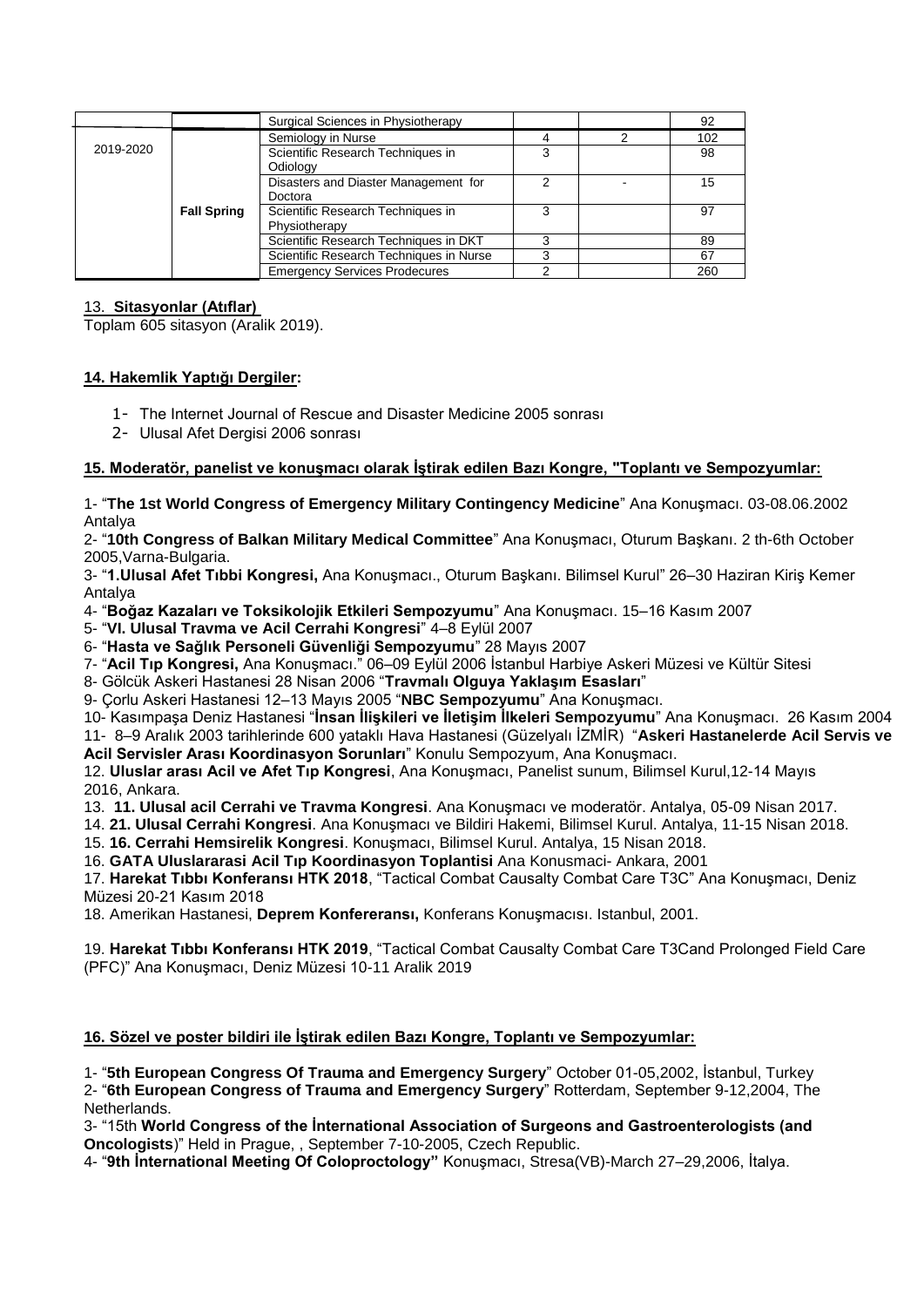5- "1st **Joint Congress European Association for and Emergency Surgery** -EATES European Trauma Society-ETS" May 23–26,2007 Graz Austria

6- "**Multinational Middle Eastern Conference on Emergency Medicine**"Konuşmacı, October 4–7,2001 İstanbul. 7- "**The 1st World Congress of Emergency Military Contingency Medicine**" Konuşmacı, 03.06.2002 - 08.06.2002 Merit Limra Hotel Resort Kemer Antalya (Turkey)

8- "**10th Congress of Balkan Military Medical Committee**" Konuşmacı, 2 th-6th October 2005,Varna-Bulgaria. 9- "**Ulusal Cerrahi Kongresi**" 24–28 Mayıs 2006, Antalya.

10- "**Uluslararası Katılımlı 3.Bölgesel Travma ve Acil Cerrahi Kongresi**" 24–27 Ekim 2001 Konya Türkiye

11- "**4.Ulusal Travma ve Acil Cerrahi Kongresi**" 1 Ekim 2002 Lütfi Kırdar Uluslar arası Kongre ve Sergi Sarayı, İstanbul.

12- "**1.Ulusal Afet Tıbbi Kongresi**" Konuşmacı, 26–30 Haziran Kiriş Kemer Antalya

13-"**Acıbadem Harvard Tıp Günleri**" 19–20- Nisan 2004, İstanbul.

14- "**Boğaz Kazaları ve Toksikolojik Etkileri Sempozyumu**" Konuşmacı, 15–16 Kasım 2007, İstanbul.

15- "**VI. Ulusal Travma ve Acil Cerrahi Kongresi**" Moderatör, 4–8 Eylül 2007, Antalya.

16- "**XI. Ulusal Kolon ve Rectum Cerrahisi Kongresi**" 26–30 Ağustos 2007, Bodrum.

17- "**Hasta ve Sağlık Personeli Güvenliği Sempozyumu**" 28 Mayıs 2007, İstanbul.

18- "Uluda**ğ 2.Ulusal Genel Cerrahide Güncel Yaklaşım Kongresi**" 8–11 Mart 2007, Bursa.

19- Kasımpaşa Askeri Hastanesi "**Anti-Aging Sempozyumu**" 05–06 Ekim 2006, Kasımpaşa, İstanbul.

20- "**Acil Tıp Kongresi**" Konuşmacı, 06–09 Eylül 2006 İstanbul Harbiye Askeri Müzesi ve Kültür Sitesi

21- Gölcük Askeri Hastanesi 28 Nisan 2006 "**Travmalı Olguya Yaklaşım Esasları**", Gölcük.

22- "**V.Ulusal Travma ve Acil Cerrahi Kongresi**" 16–20 Kasım 2005 Silence Beach Resort Side Antalya

23- "**VIII. Ulusal Meme Hastalıkları Kongresi**" 21–24 Eylül 2005 Lütfi Kırdar ve Sergi Sarayı, İstanbul.

24- Çorlu Askeri Hastanesi 12–13 Mayıs 2005 "**NBC Konulu Sempozyum**", Konuşmacı, Tekirdağ.

25- "**Çukurova Kolo-Proktoloji Stoma-Terapi Sempozyumu**" 14–16 Nisan 2008 Adana

26- "**Ulusal Cerrahi Kongresi** 2004" 26–30 Mayıs 2004 Belek Antalya

27- Kasımpaşa Deniz Hastanesi "**İnsan İlişkileri ve İletişim İlkeleri**" 26 Kasım 2004

28 "**V.Bölgesel Travma ve Acil Cerrahi Kongresi**" 23–26 Eylül 2004 Mersin

29- Gümüşsuyu Asker Hastanesi "**Diyabetes Mellitus'un Tanı ve Tedavisindeki Gelişmeler**" 26 Aralık 2003, İstanbul

30- Etimesgut Hava Hastanesi "**Kitlesel Yaralanmalarda Triyaj ve Hava Yoluyla Tahliye Esasları**"01 Aralık 2003, Ankara.

31- 600 yataklı Hava Hastanesi (Güzelyalı İZMİR) düzenlenen "**Askeri Hastanelerde Acil Servis ve Acil Servisler Arası Koordinasyon Sorunları**" Konulu Sempozyum, Konuşmacı. 8–9 Aralık 2003, İzmir.

32- İstanbul Üniversitesi Cerrahpaşa Tıp Fakültesi "**Sürekli Tıp Eğitimi Etkinlikleri"** 29–29 Mart 2002, İstanbul.

33-"**IV. Bölgesel Travma ve Acil Cerrahi Kongresi**" , Konuşmacı, 25–28 Eylül 2003 Kayseri

34-"**16.Antibiyotik ve Kemoterapi(ANKEM)Kongresi**" 4–9 Haziran 2001 Belek Antalya

35- Kasımpaşa Deniz Hastanesi "**İnguinal Hernilerde Videoendoskopinin Yeri**" 18–19 Aralık, İstanbul

36- "**9th Congress European Association for and Emergency Surgery**-ESTES Budapeşte 2008.

37-"**16 Ulusal Cerrahi Kongresi 2008**" 28 Mayıs- 01 Haziran 2008 Antalya

38- "**6th Congress of Balkan Military Medical Committee**", Polovdiv, Bulgaria, 2001.

39- "**8 th Congress of Balkan Military Medical Committee**", Romania. 2003

40. "**11th Central European Congress of Coloproctology**", GRAZ, Austria, 2006

41- "**11th Congress of Balkan Military Medical Committee",** Athens, Greece, 2006.

42- "**12 nd Congress of Balkan Military Medical Committee**", Poiana Brasov, Romanya

43- "**15th World Congress on Disaster and Emergency Medicine**" Amsterdam, Hollanda. 2007

44- "**13 nd Congress of Balkan Military Medical Committee**", Kuşadası, Türkiye, 2008

**4**5. **"18. Ulusal Cerrahi Kongresi** 2012" 23-28 Mayıs 2012,Balçova-İzmir

46. "**16th Annual meeting of Eurepean Society of Surgery ESS**, 22-24 Kasım 2012. İstanbul

47. **Ulusal Cerrahi Kongresi**" 24–28 Mayıs 2010, Ankara

48. **3.OHSAD Toplantısı**, 2012, Antalya

49. **4 OHSAD toplantısı**, 24-28.04.2013 Antalya

50.**SGK 81 İl Başkanı yılık eğitim Toplantısı**, Antalya 2014

51. **MÜSİAD Sağlıkta 2023 Vizyon Toplantısı**, Konuşmacı, 2014, Çorlu

52. **1.Turkish and Japanese Surgical and Gastroenterohepatology Days**, 29-31 Ekim2015,

53. **MAYMET. Meme Kanserinde güncel Tedavi algoritmaları**, Ekim 2015, İstanbul.

54. **Uluslararası Acil ve Afet Tıp Kongresi**, Konuşmacı,12-14 Mayıs 2016, Ankara..

55.**MAYMET**."**Professıonalısm for Breast Surgeons**"05/10/2013,Istanbul.

56. **2.Turkish and Japanese Surgical and Gastroenterohepatology Days**, 03-04 Mart 2017.

57. **11. Ulusal acil Cerrahi ve Travma Kongresi**. Konuşmacı, Antalya, 05-09 Nisan 2017.

58. **21. Ulusal Cerrahi Kongresi**. Konuşmacı ve Bildiri Hakemi. Antalya, 11-15 Nisan 2018.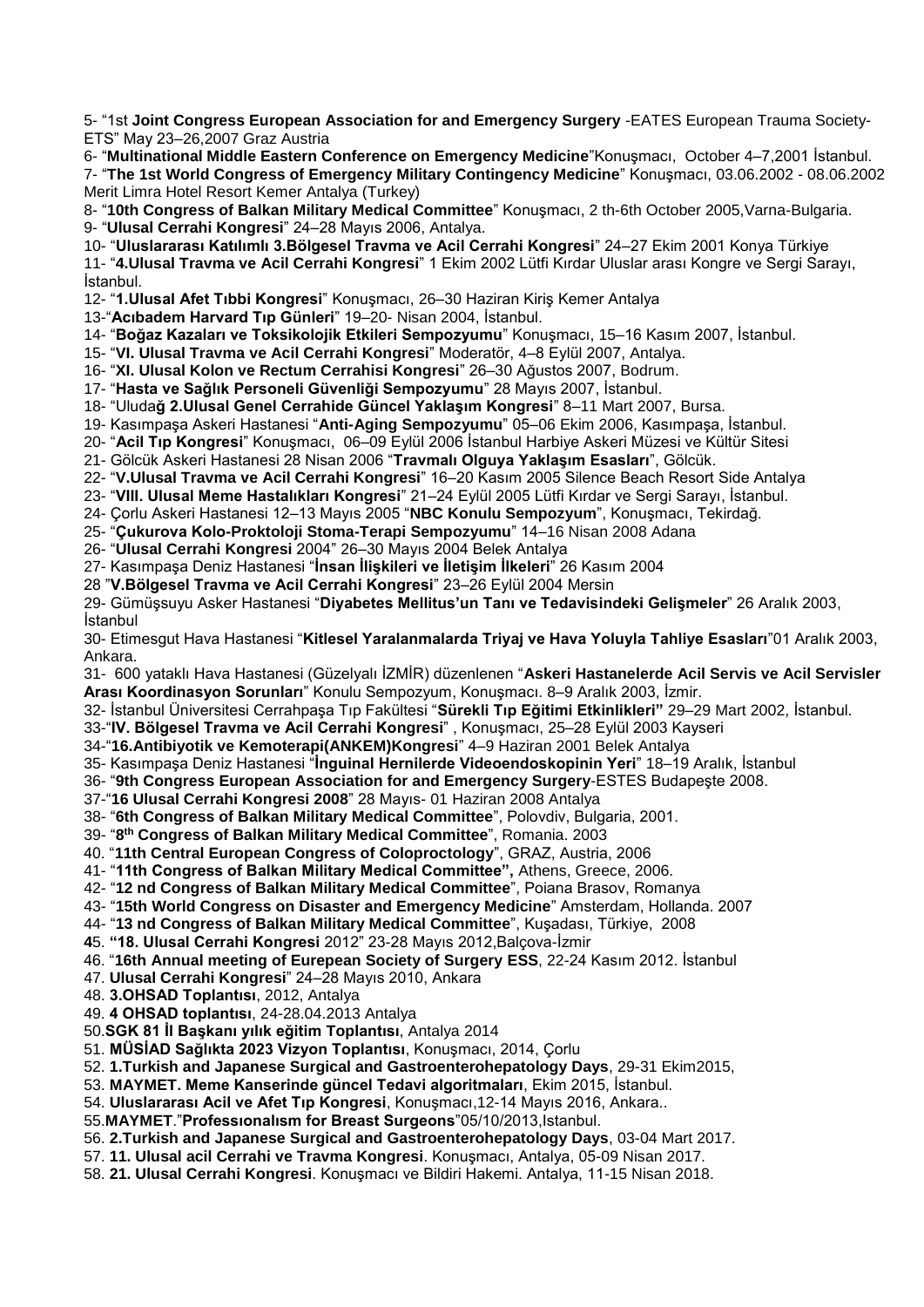59. **16. Cerrahi Hemsirelik Kongresi**. Konuşmacı. Antalya, 15 Nisan 2018.

60. **III. International Onco-Surgical Days** İstanbul.3-5 May 2018

61**. 1.Obezite Cerrahisi Sempozyumu** 18 Ocak 2018 SBU Şişli Hamidiye **Etfal** SUAM

62. **Meme Kanserinde Yeni Yaklaşımlar Eğitim Toplantısı**, İstanbul 2018 13-14 Ocak 2018.

63. **Demandıng Future Of Breast Cancer Management** 30 November 2013 Kocaeli University School of Medicine.

64. **IMAG 21. Olgu Toplantısı** "HER 2 Meme kanserinde tedavi etkinlikleri tartışması"13.10.2016, İstanbul.

65. **IMAG 22. Olgu Toplantısı** "Soliter karşı taraf aksiller tutulumda yaklaşımlar"15.12.2016, İstanbul.

66. **GATA Uluslararasi Acil Tip Koordinasyon Toplantisi** Konusmaci- Ankara, 2001

67. Akciğer Kanserinde tani ve tedavisinde yenilikler **TAKD marmara Bolge Toplantisi** 06 Kasim2018 İstanbul

68. **Sağlık Çalışanlarında Radyasyon Güvenliği-SKOPİ" Sempozyumu** 21 Ekim 2018 İstanbul Tabip Odası

69. Koç Üniversitesi Tıp Fakültesi **İnovatif Tiroid Cerrahisi Günleri** 19-20 Ekim 2018, İstanbul

70. **Kişisel Sağlık Verileri III. Ulusal Kongresi**", Şişli Etfal Hastanesi, 13-14 Ekim 2018, İstanbul

71. **Sektör Buluşmaları-8**: Değer Bazlı Sağlık Hizmeti, 05.10.2018, Acibadem Üniversitesi, İstanbul

72. **IMAG 28. Olgu Toplantısı** "Kılavuzlar Hekimlik sanatını öldürüyor mu?" The marmara 04 ekim 2018, İstanbul

73. **4th Oncological Sciences Symposium** – New Horizons in Oncology Prostate Cancer 15 eylul 2018 CVK Park

74. **Kanserde çok genli paneller: Pratiğimiz nereye evriliyor**? 30 Haziran 2018, Anadolu Sağlık Merkezi İstanbul

75**. International Symposium on Naval Medicine 2018** uluslar arasi deniz tibbi sempozyumu 22-25 ekim 2018 istanbul

76. **Meme Kanserinde Sürekli Eğitim Toplantıları** 15 kasim 2018 point Barbaros İstanbul.

77. **Meme Kanserinde Sürekli Eğitim Toplantıları** 01 ocak 2018 Point Barbaros İstanbul.

78. **Meme Kanserinde Sürekli Eğitim Toplantıları** 08.03.2018 Point Barbaros İstanbul.

79. Radyasyon Onkolojisinde Öncü Yaklaşımlar **28 Eylül 2018 Anadolu Sağlık Merkezi İstanbul**

80. **IMAG 27. Olgu Toplantısı** "DCIS Yeni Yaklaşımlar ve Ötesi" The marmara 05.04. 2018, İstanbul

81**. IMAG 26. Olgu Toplantısı**, San Antonie sonrası güncel konular, Marriot, 21.12.2017, İstanbul

82. **IMAG 23. Olgu Toplantısı** Sen Gallende Erken Meme CA tedavisi ıle ilgili tartışmalar, The marmara 23.03.2017, İstanbul

83. **3rd Maymet-Eso Joınt Meetıng "Professıonalısm For Breast Surgeons**" 5 October 2013 – Maltepe Üniversitesi, Istanbul, Turkey

84. Amerikan Hastanesi, **Deprem sempozyumu,** Konferans. Istanbul, 2001.

**85. Meme Kanserinde Sürekli Eğitim Toplantıları** 15.11.2018 Point Barbaros İstanbul.

86. **IMAG 29. Olgu Toplantısı**, San Antonie sonrası güncel konular, 12.12.2018, The Marmara İstanbul 87. **IMAG 28. Olgu Toplantısı**, Klavuzlar hekimlik sanatını öldürüyormu?, 04.10.2018, The Marmara İstanbul **IMAG 28. Olgu Toplantısı**, Klavuzlar hekimlik sanatını öldürüyormu?, 04.10.2018, The Marmara İstanbul 88. **IMAG 30. Olgu Toplantısı**, Meme Kanserinde Immunoterapi. 07.01.2019, The Marmara İstanbul

89. **IMAG 31. Olgu Toplantısı**, Meme onkoplastisi, 04.03.2019, The Marmara İstanbul

90. **IMAG 32. Olgu Toplantısı**, Lokal Ileri Meme Kanseri, 28.09.2019, The Marmara İstanbul

91. **Meme Kanserinde Yeni Yaklaşımlar Eğitim Toplantısı**, İstanbul 2019, Fairmont. 12-13 Ocak 2019.

92. **Meme Kanserinde Sürekli Eğitim Toplantıları** 17.01.2019. Türk Kanser Vakfı, Point Barbaros İstanbul.

93. **Harekat Tıbbı Konferansı HTK 2018**, "Tactical Combat Causalty Combat Care T3C" Ana Konuşmacı, Deniz Müzesi 20-21 Kasım 2018

94. **Internatıonal Naval Medicine Conference 2018**, 22-26.10.2018, Harp Akademileri. İstanbul.

95. **Harekat Tıbbı Konferansı HTK 2019**, "Tactical Combat Causalty Combat Care T3Cand Prolonged Field Care (PFC)" Ana Konuşmacı, Deniz Müzesi 10-11 Aralik 2019

96. **IMAG 33. Olgu Toplantısı**, San Antonio Cancer Congress Presentations, 19.12.2019, The Marmara İstanbul

97. **Acibadem Organ Nakli Sempozyumu**, Acibadem Universitesi 5-6 Ekim 2019

98. **Obezite Cerrahisi Sempozyumu**, Sisli etfal Hastanesi, 06 Ocak 2018

99. **TTB Uzmanlik Egitimi Kurultayi**. Istanbul 07 Aralik 2019.